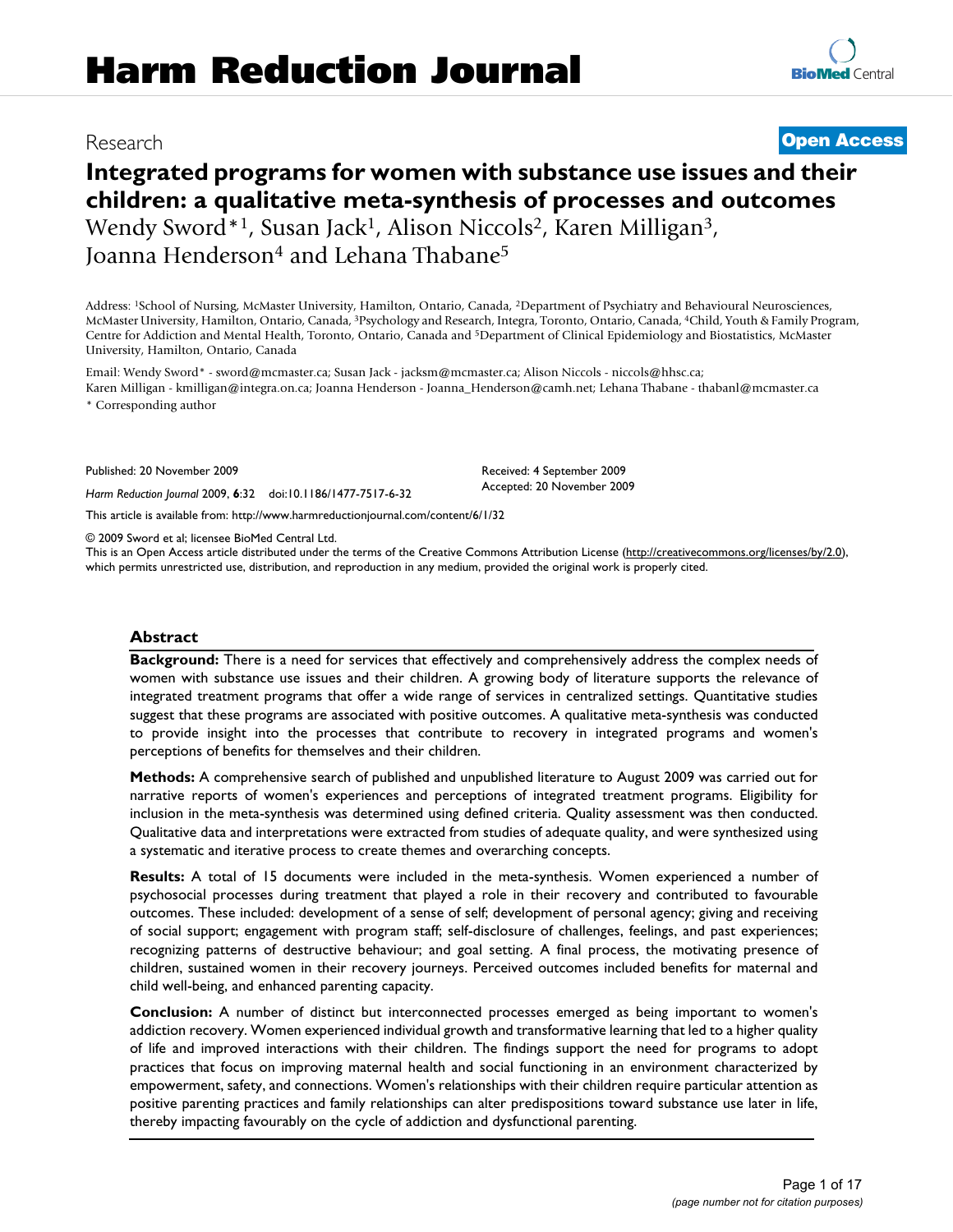# **Background**

The human and economic costs of substance use are considerable [\[1,](#page-14-0)[2\]](#page-14-1). Although rates of substance use generally are lower for women than for men [\[3-](#page-14-2)[5](#page-14-3)], the physical and mental health consequences can be more profound for women [[6](#page-14-4)]. Women who use alcohol and illicit drugs are at particular risk for hepatitis C and HIV infection, and are more likely to have psychiatric co-morbidity and multimorbidity [\[7\]](#page-14-5). In addition, substance use during pregnancy and while mothering has negative consequences for children, including risk for prematurity, impaired physical growth and development, physical and mental health problems, and development of substance use problems [[8-](#page-14-6)[11\]](#page-14-7).

There is a need for services that effectively and comprehensively address the complex needs of women with substance use issues and their children. In addition to experiencing physical and mental health problems, these women often have personal histories of exposure to physical and sexual abuse and other relationship problems, negative or inadequate social support systems, inadequate income, unemployment, unstable housing, and involvement with the criminal justice system [\[12-](#page-14-8)[14\]](#page-14-9). Conners and colleagues [\[9](#page-14-10)] suggested that an accumulation of these postnatal environmental risk conditions combined with prenatal substance exposure results in increased childhood vulnerability to poor outcomes. As these authors note, the issues mothers face can "limit their ability to provide for their child's physical and/or emotional needs" (p. 90). Maternal substance use has been associated with limited parenting capacity and an increased likelihood that children are exposed to maltreatment, including neglect [\[8](#page-14-6)[,15](#page-14-11)[-17](#page-14-12)], factors that have negative developmental sequelae for children. Children of women with substance use issues are further compromised because they have limited opportunities to develop the social skills and relationships that can help to buffer against risk [\[9\]](#page-14-10).

Historically there have been separate delivery systems to meet the diverse needs of women with substance use issues and their children. However, there is a growing body of literature reporting on integrated treatment programs that offer a wide range of services (e.g., addictions treatment, parent/parenting counseling, service linkages, and children's programming) in centralized settings for both women and children. These programs have primarily taken two forms: residential and outpatient. Intended treatment length can vary but generally ranges from 12 to 18 months in both types of programs.

Studies that have examined the effectiveness of integrated intervention programs suggest positive outcomes for women and children, including reduced substance use and improved mental health, parenting, and child development outcomes [[18,](#page-14-13)[19\]](#page-14-14). However, the quality of the studies is variable and much of the quantitative research is limited by small sample sizes. This has resulted in inadequate statistical power and an inability to identify moderators of treatment impact.

In a systematic review of 38 studies on substance abuse treatment for women, Ashley, Marsden, and Brady [[20\]](#page-15-0) examined specific components of treatment programs and their association with outcomes. Programs with prenatal care or childcare were associated with better outcomes. Orwin, Francisco, and Bernichol [\[21](#page-15-1)] conducted a meta-analysis of studies on the effects of substance abuse treatment programs for women on their substance use, maternal well-being, and pregnancy outcomes. Findings suggested that enhancing women-only treatment programs with prenatal care or therapeutic childcare added value above and beyond the effects of standard womenonly programs. In recent meta-analyses of the effectiveness of integrated programs for women with substance use issues and their children, we found positive impacts on length of stay, maternal substance use, maternal mental health, and birth outcomes (unpublished data).

While many quantitative studies have examined the effectiveness of integrated treatment programs, there also is a developing body of qualitative and mixed methods literature that encompasses studies conducted to describe the experiences and perceptions of pregnant women and mothers with young children who participate in such programs. As it is important to develop a better-informed understanding of the experiences of participating in integrated treatment programs from women's perspectives, a synthesis of these qualitative data is required.

Meta-analyses of quantitative data and qualitative metasyntheses share many similar characteristics including: asking of a focused question; establishment of strict inclusion criteria to guide a comprehensive search of the available evidence; and critical appraisal of the located evidence. The two types of reviews are most distinct in the processes for synthesizing findings across included studies, with quantitative meta-analyses utilizing statistical methods to aggregate data and qualitative meta-syntheses characterized by the integration of common findings into narrative themes and the identification of overarching abstract concepts [[22](#page-15-2)]. While quantitative meta-analyses have the power to answer questions about the effectiveness of interventions for specific populations and predetermined outcomes, qualitative meta-syntheses add to our holistic understanding of issues by providing insight into the processes by which interventions work, factors that facilitate or inhibit the success or uptake of interventions, and the lived experiences of individuals. This paper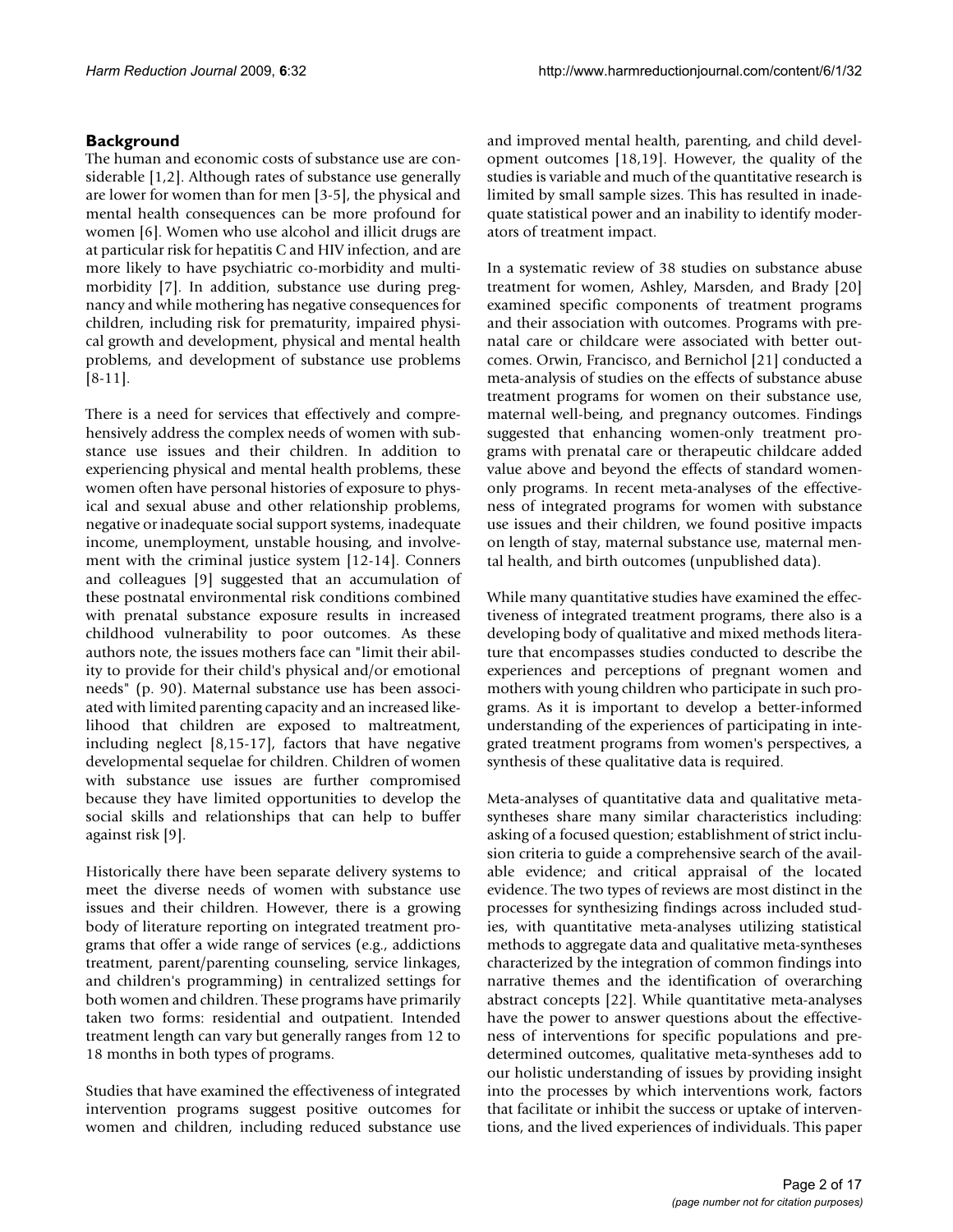describes the approach to, and findings of, a qualitative meta-synthesis of findings from women who participated in integrated treatment programs.

The purpose of the qualitative meta-synthesis was to bring individual, high-quality qualitative studies together through a process of comparison, translation, and synthesis of original findings [\[23](#page-15-3)]. The specific research questions guiding this meta-synthesis were: 1) What psychosocial processes occur in treatment that contribute to favourable outcomes? and 2) What are the perceived outcomes of integrated intervention programs for women with substance use issues and their children? The research was approved by the Hamilton Health Sciences/McMaster University Faculty of Health Sciences Research Ethics Board.

# **Methods**

# *Search Strategy*

A comprehensive and systematic literature search for studies of outcomes and processes associated with integrated intervention programs for women with substance use issues and their children was conducted simultaneously for a quantitative meta-analysis and the qualitative metasynthesis. The initial search captured literature published up to August 2007. We used three main strategies to identify outcome studies of intervention programs for women with substance abuse issues and their children: online bibliographic database searches; checking printed sources; and requests to researchers [\[24](#page-15-4),[25\]](#page-15-5). First, we searched relevant bibliographic databases (PsycINFO, MedLine, PubMed, Web of Science, EMBASE, Proquest Dissertations, Sociological Abstracts, and CINAHL) for studies published in English, using the terms substance use/ abuse, addiction, alcoholism, intervention, treatment, therapeutic, rehabilitation, women, child, mother, infant, mental health, parenting, prenatal, singly and in combination.

Secondly, we examined reference lists of retrieved articles for potentially relevant documents. In addition, we manually searched relevant journals in the area (Journal of Substance Abuse Treatment, Journal of Substance Use, Substance Use and Misuse, Journal of Psychoactive Drugs, Addiction, Journal of Drug Issues, The International Journal of the Addictions, Addictive Behaviors, and the Journal of Substance Abuse). Documents that appeared to be relevant on the basis of titles or abstracts were retrieved.

Finally, we searched for fugitive data (e.g., technical reports, unpublished data). All researchers identified through these searches, as well as researchers presenting at relevant conferences identified using Google and Cross Currents (Upcoming Events), were contacted by email to request any relevant published or unpublished data. Of the 200 researchers identified and emailed, 48% responded and 28 additional studies were identified. In total, 327 studies were retrieved (319 from literature searches and 28 through other forms of searching) and coded for eligibility. A hand-review of all retrieved studies resulted in the identification of 42 papers that included a report of narrative findings from a single qualitative or mixed methods study. The search was updated to capture any research published between the time of the initial search and August 2009, which yielded another three studies with narrative findings.

# *Inclusion/Exclusion Criteria*

Inclusion and exclusion criteria were developed specifically for the purposes of the meta-analysis and meta-synthesis. Studies had to have explicitly and appropriately defined the study design, the population being served, the intervention and its components, and outcomes or, in the case of qualitative research, processes that contributed to outcomes. Table [1](#page-3-0) lists the inclusion criteria used to determine eligibility for the qualitative meta-synthesis. For the purposes of this work, Creswell's [[26\]](#page-15-6) definition of qualitative research was used:

Qualitative research is an inquiry process of understanding based on distinct methodological traditions of inquiry that explore a social or human problem. The researcher builds a complex, holistic picture, analyzes word, reports detailed views of informants, and conducts the study in a natural setting (p. 15).

Two of the authors (WS, SJ) with experience in qualitative research independently reviewed each research report for inclusion in the meta-synthesis. They then met to discuss their individual assessments; when a discrepancy occurred, discussion continued until consensus was met. In the end, 17 of the 45 documents were determined to have met the inclusion criteria. These 17 reports represented 14 distinct qualitative studies, with three reports discussing findings of one study [[27-](#page-15-7)[29](#page-15-8)] and two reports based on another single study [[30,](#page-15-9)[31\]](#page-15-10).

# *Quality Assessment*

Given the lack of a gold standard for assessing the quality of qualitative research [\[32](#page-15-11)], we searched for a commonly used rating tool appropriate for our purposes. We chose to use the methodology checklist for qualitative studies developed by the National Institute for Health and Clinical Excellence [\[33](#page-15-12)]. The criteria in this tool were adapted from two checklists: criteria for evaluating qualitative studies [[34\]](#page-15-13) and 10 questions to help one make sense of qualitative research [[35\]](#page-15-14). This methodology checklist for qualitative studies includes 13 criteria under six broad areas: aims of the research; study design; recruitment and data collection; data analysis; findings/interpretation; and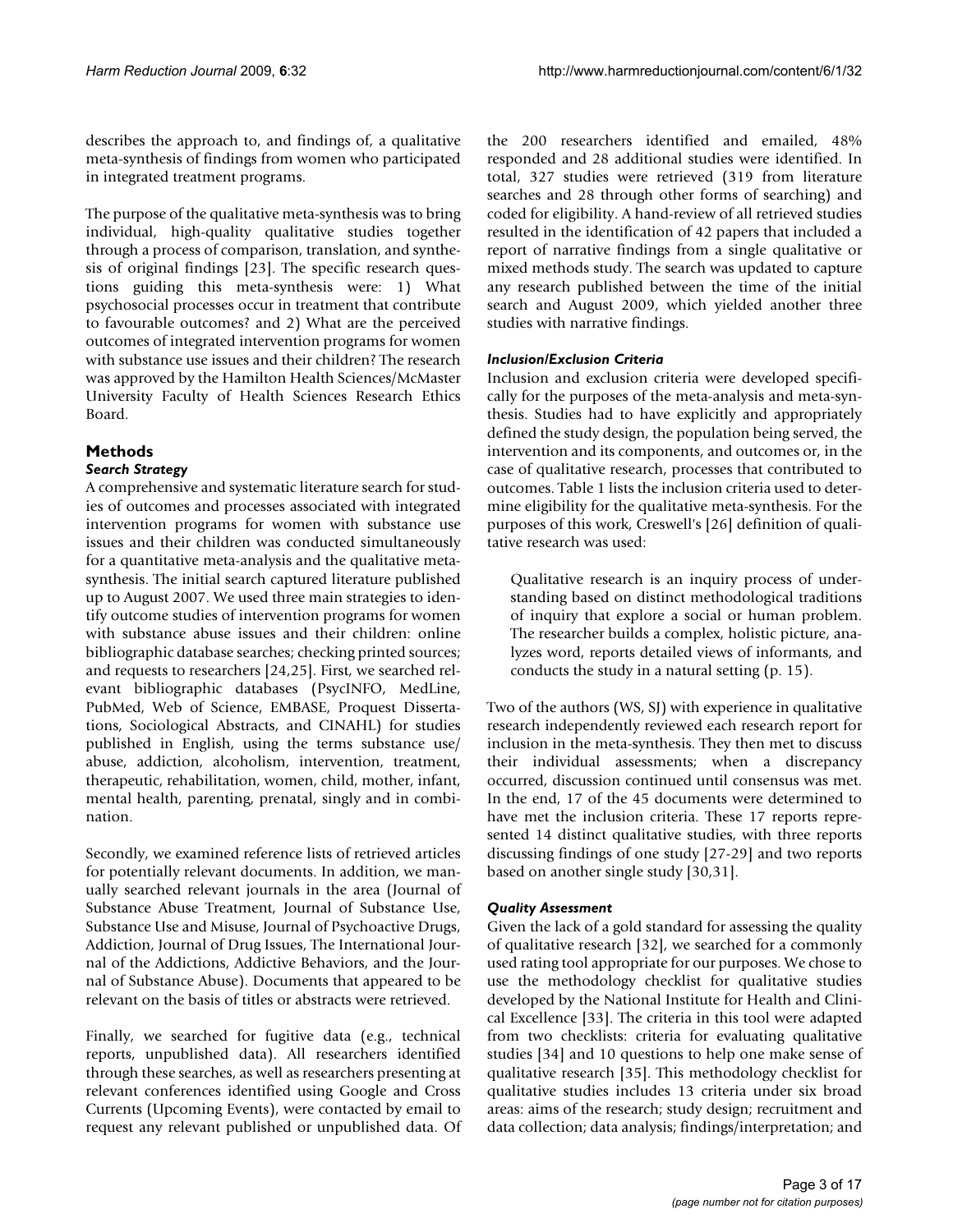#### <span id="page-3-0"></span>**Table 1: Inclusion Criteria**

| <b>Study Component</b>                                        | Criteria                                                                                                                                                                                                                                                                 |  |  |  |
|---------------------------------------------------------------|--------------------------------------------------------------------------------------------------------------------------------------------------------------------------------------------------------------------------------------------------------------------------|--|--|--|
| I. Study design                                               | · Must explore women's, children's, or clinicians' experiences (outcomes or<br>processes) in an integrated treatment program for substance-using pregnant<br>women or mothers using a qualitative research design that meets the criteria as<br>defined by Creswell [26] |  |  |  |
| 2. Treatment program participants (must meet all criteria)    | • Women who are pregnant or parenting                                                                                                                                                                                                                                    |  |  |  |
|                                                               | • Participants had a substance use problem (drug or alcohol) confirmed at baseline<br>enrolment into treatment program by either admission to a substance use<br>treatment program or report of a formal diagnosis                                                       |  |  |  |
| 3. Treatment program characteristics (must meet all criteria) | • Must include at least one substance-use treatment service addressing substance<br>use specifically; can be a group or individual treatment service                                                                                                                     |  |  |  |
|                                                               | . Must include at least one treatment service related to children 0-16 years,<br>including children not yet born such as:<br>Prenatal care for the mother                                                                                                                |  |  |  |
|                                                               | Childcare or babysitting offered                                                                                                                                                                                                                                         |  |  |  |
|                                                               | Therapeutic childcare                                                                                                                                                                                                                                                    |  |  |  |
|                                                               | Child resides with mother in residential treatment program                                                                                                                                                                                                               |  |  |  |
|                                                               | Child developmental assessments conducted                                                                                                                                                                                                                                |  |  |  |
|                                                               | Primary/physical infant health care provided                                                                                                                                                                                                                             |  |  |  |
|                                                               | Child mental health services or therapy                                                                                                                                                                                                                                  |  |  |  |
|                                                               | Parenting support or education group                                                                                                                                                                                                                                     |  |  |  |
|                                                               | Individual parenting support                                                                                                                                                                                                                                             |  |  |  |
|                                                               | • Treatment program must not include treatment of males                                                                                                                                                                                                                  |  |  |  |
|                                                               | • Treatment program must not include women who are not pregnant or parenting                                                                                                                                                                                             |  |  |  |
|                                                               | • Treatment program must not be exclusively a smoking cessation program                                                                                                                                                                                                  |  |  |  |
| 4. Reported findings                                          | • Qualitative findings addressing processes or outcomes related to any of the<br>following areas:                                                                                                                                                                        |  |  |  |
|                                                               | Maternal health and well-being                                                                                                                                                                                                                                           |  |  |  |
|                                                               | Child health and well-being                                                                                                                                                                                                                                              |  |  |  |
|                                                               | Parenting                                                                                                                                                                                                                                                                |  |  |  |

implications of the research. The "Notes on the use of the methodology checklist" provided as an accompaniment to the checklist was consulted throughout the rating process. A summative rating was given based on whether all or most of the criteria were fulfilled (++), some of the criteria were fulfilled (+), or few or no criteria were fulfilled (-). The reviewers agreed that documents that met 10 or more of the 13 criteria would be assigned a ++ rating, those that met 4 to 9 criteria a + rating, and those that met 0 to 3 criteria a - rating. Because guidelines for using the methodology checklist for qualitative studies state that the latter rating implies a study is weak, we decided to exclude studies with this rating from the meta-synthesis.

The two authors who determined inclusion appropriateness also independently reviewed and rated each document for study quality. There was agreement that 7 of the 17 documents met all or most of the criteria (++), 8 met some criteria (+), and 2 met few or no criteria (-). There was disagreement on only one document in that one reviewer rated it ++ and the other reviewer +. As such, 15

reports (representing 12 studies) were deemed to be of adequate quality for inclusion in the meta-synthesis.

#### *Synthesis Approach*

We focused on data that pertained to psychosocial process that contributed to recovery and, secondly, to perceived outcomes for women and their children. Textual data that represented authors' findings and interpretations as well as verbatim data from study participants were extracted. These data were copied into Word documents, which were then imported into QSR International's NVivo7 program.

Thematic analysis of data was conducted using the approach suggested by Atkins et al. [\[36\]](#page-15-15). We first arranged the documents in chronological order, starting with the oldest. This allowed the meta-synthesis to capture developments in knowledge related to integrated programs for women with substance use issues and their children over the 14-year span of the studies. We then created a preliminary grid to display themes and concepts within each study under broad headings that reflected the purpose of the meta-synthesis: processes and outcomes.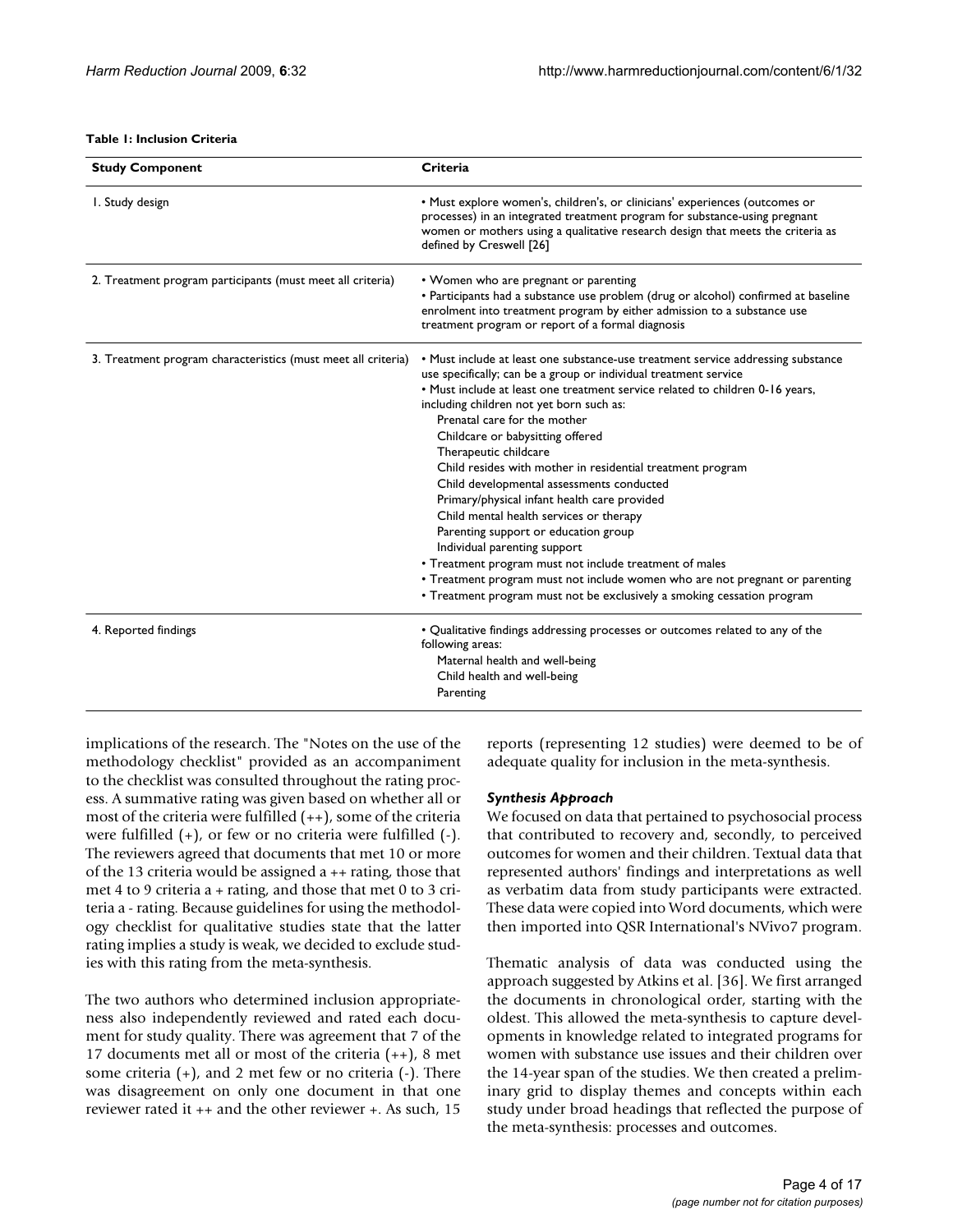The lead author independently analyzed the data from all documents while the second author analyzed the data from half the documents, specifically, alternate documents from the chronological list. Themes became increasingly refined through reciprocal translation, that is, the translation of studies into one another by comparing the themes and concepts in one account with those in others [[36](#page-15-15)]. The conceptualization of ideas was further refined as the analysis proceeded using an iterative approach. That is, as new ideas emerged, articles that previously had been analyzed were reviewed a second time to look for instances of these ideas and to ensure consistency in the approach to coding.

The two lead authors met to discuss their findings part way through the analysis to discuss themes arising from the reciprocal translation. Much of the discussion focused on comparing and contrasting the more abstract analytical themes related to processes. After another period of independent coding of remaining documents, these authors met a second time to reach consensus on themes, which had become more refined and interpretive in nature. A higher order or synthesized translation was achieved.

# **Results**

### *Characteristics of Included Studies*

The characteristics of the studies included in the meta-synthesis are presented in Table [2.](#page-5-0) Two of the reports were masters dissertations [\[37](#page-15-16)[,38](#page-15-17)], two were doctoral dissertations [\[27](#page-15-7)[,39](#page-15-18)], and one [[18\]](#page-14-13) was a Special Supplement published in the Journal of FAS International. The other documents were journal articles, with two of these reporting on Nardi's dissertation research [[28,](#page-15-19)[29\]](#page-15-8). All of the studies were conducted in North America (eight in the United States and four in Canada). Most used a qualitative descriptive design and collected data using semi-structured face-to-face interviews. Six studies gathered data in whole or in part from women who had completed an integrated treatment program [[37-](#page-15-16)[42\]](#page-15-20), and thus were positioned to report on outcomes perceived to be attributable to program participation.

# *Processes*

Women experienced a number of psychosocial processes during treatment that played a role in their recovery and contributed to favourable outcomes. These processes included: development of a sense of self; development of personal agency; giving and receiving of social support; engagement with program staff; self-disclosure of challenges, feelings and past experiences; recognizing patterns of destructive behaviour; and goal setting. A final process, the motivating presence of children, sustained women in their journey to recovery. The sources of these process themes are shown in Table [3.](#page-8-0)

# *Development of a Sense of Self*

One commonly identified process that emerged as part of addiction recovery and was first reported by Nardi [[27-](#page-15-7)[29\]](#page-15-8) was *development of a sense of self*. This included development of a sense of self-worth, self-identity, and self as a partner in a relationship.

Nardi's [\[27](#page-15-7)[-29](#page-15-8)] research revealed an increasing sense of self-worth during program involvement. As she noted [[27](#page-15-7)], women "began to see themselves as persons who were changing and who deserved help" (p. 138). Women in this study also began to recognize they had strengths and needed to build on these strengths to improve their lives. Salmon, Joseph, Saylor, and Mann [[43\]](#page-15-21) commented on women's developing self-worth in relation to being "a better person when off drugs" (p. 243). Similarly, Kunkel [[37](#page-15-16)] described how women's sense of personal worth developed in parallel with the desire for recovery and realization that they "don't even need drugs" (p. 79). While Kunkel found that women began to see themselves as having value independent of their children, women also described having value because they had children and because they were valuable to their children. Consistent with this notion of self-worth as a mother was the finding of another study that women started to value not just themselves but their parental selves in particular [\[31\]](#page-15-10).

As women moved through the recovery process, Nardi [[27](#page-15-7)] remarked that they began to form "an identity as a coherent, separate self" (p. 139). Wong [[31](#page-15-10)] likewise commented on the development of self-identity in that women showed "an emerging ability to separate their own needs from those of others" (p. 127). At the same time, she noted that women developed an ability to integrate different aspects of self, including self as an addict, mother, woman, and daughter. As one woman in this study said, "If I didn't admit that I did have a drug problem then I wouldn't be a mother to my son" (p. 128) [\[31](#page-15-10)].

Another transformation that impacted self-identity was that women developed greater awareness of their children and their maternal roles [[27-](#page-15-7)[29](#page-15-8)]. Wong [[31\]](#page-15-10) remarked on women's developing maternal empathy and the ability to more easily identify with children's needs and emotions. As a result of an enhanced maternal identity, women not only became more conscious of responding to their children's needs, but also were able to bond with their children and began to view them more positively [[27-](#page-15-7)[29,](#page-15-8)[31](#page-15-10)]. Through the development of a positive parental self-concept women became motivated to learn parenting skills and overcome psychological barriers to parenting [[31\]](#page-15-10).

Nardi [\[27](#page-15-7)[-29](#page-15-8)] noted that although it was important for women to be part of a group that did not require overly intimate relationships, the presence of other women and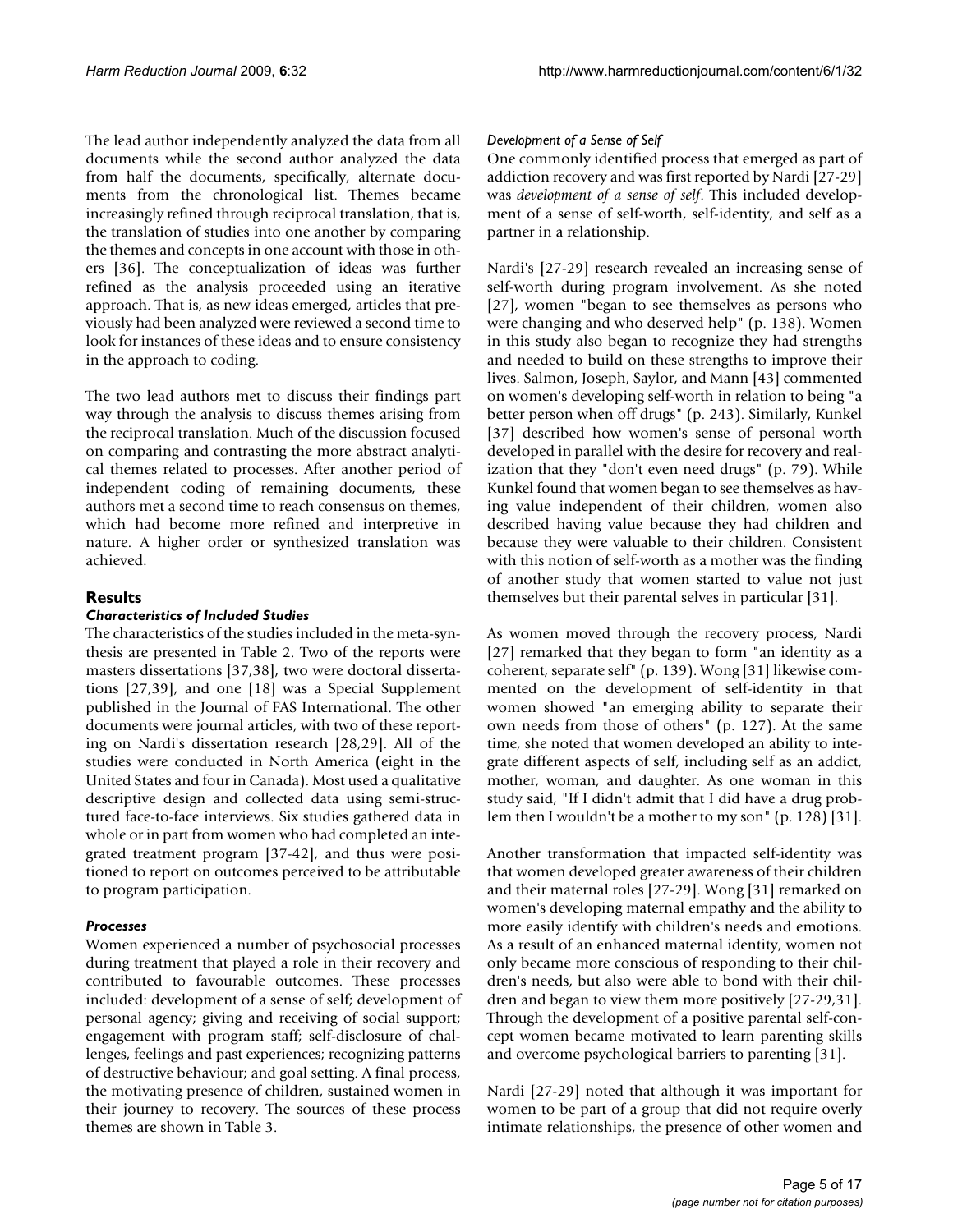#### **Table 2: Study Characteristics**

<span id="page-5-0"></span>

| Author(s)                 | <b>Setting/Program Elements</b>                                                                                                                                                                                                                                                                                                                                                                                                                                                                                                           | <b>Objective</b>                                                                                                                                                                                                                                                                             | <b>Research Method</b>                                                                                                                  | <b>Study Participants</b>                                                                                                                                                                                                                                                                 | <b>Qualitative Data</b><br>Source(s)                                                                                                                                                                         |
|---------------------------|-------------------------------------------------------------------------------------------------------------------------------------------------------------------------------------------------------------------------------------------------------------------------------------------------------------------------------------------------------------------------------------------------------------------------------------------------------------------------------------------------------------------------------------------|----------------------------------------------------------------------------------------------------------------------------------------------------------------------------------------------------------------------------------------------------------------------------------------------|-----------------------------------------------------------------------------------------------------------------------------------------|-------------------------------------------------------------------------------------------------------------------------------------------------------------------------------------------------------------------------------------------------------------------------------------------|--------------------------------------------------------------------------------------------------------------------------------------------------------------------------------------------------------------|
| Nardi [27,28]             | Midwestern city, USA<br>An intensive outpatient perinatal addiction<br>treatment program for pregnant and parenting<br>women and their children newborn to 3 years of<br>age<br>Services included: a therapeutic nursery;<br>detoxification program; medical services; 12-step<br>program and other addiction education<br>programs; outpatient services (transportation,<br>child care and meal support); chemical<br>dependency treatment, parenting training<br>program; counseling and psychotherapy; and<br>skills training          | To explore the nature of<br>parenting and addiction<br>recovery for pregnant and<br>parenting women in an<br>addiction treatment<br>program                                                                                                                                                  | Mixed methods combining<br>grounded theory<br>methodology with<br>quantitative methods of<br>descriptive and differential<br>statistics | $N = 17$<br>Low-income, single women<br>20-37 years old, with a mean<br>age of 28 years<br>Most (82%) were African<br>American, lived in the inner<br>city, and were involved with<br>child protection services                                                                           | Single semi-structured<br>interviews, participant<br>observation, field notes,<br>client records (medical<br>records, infant birth records,<br>therapy treatment notes,<br>program progress notes)           |
| Nardi [29]                | As above                                                                                                                                                                                                                                                                                                                                                                                                                                                                                                                                  | To explore the nature of<br>parent-infant interaction<br>during the first year in a<br>perinatal addiction<br>treatment program                                                                                                                                                              | As above                                                                                                                                | As above                                                                                                                                                                                                                                                                                  | As above                                                                                                                                                                                                     |
| Baldwin et al. [44]       | Western USA<br>Mom Empowerment, Too! (ME2) Program, a<br>community-based intervention with multiple<br>program modalities delivered by pubic health<br>nurses including: home visits; case management;<br>resource referrals; and a series of 16<br>educational-support sessions focused on<br>substance use, pregnancy, nutrition, self-<br>nurturance, responsible parenting, development<br>of life skills, problem solving, and stress<br>management<br>Children participated in a program focused on<br>child health and development | To examine women's<br>experiences in a community-<br>based program for young<br>mothers (and their children<br>ages birth to 5 years)<br>involved in substance abuse<br>and their perceptions of risk<br>and health promoting<br>behaviours before and<br>during the intervention<br>program | Qualitative description using<br>ethnographic interview<br>techniques within a<br>participatory action research<br>process              | $N = 42$<br>Low-income, pregnant<br>women and mothers 18 to<br>33 years old<br>Most (83%) were European<br>American, 14% were<br>Hispanic, and 0.02% were<br>African American                                                                                                             | Semi-structured interviews<br>at each of the 16 program<br>sessions                                                                                                                                          |
| Howell &<br>Chasnoff [46] | Eastern USA<br>Evaluation of five Improve Care for Pregnant<br>Substance Abusers demonstration sites funded by<br>the Health Care Financing Administration in<br>Maryland, Massachusetts, New York, South<br>Carolina, and Washington<br>These state-developed programs provided<br>services to improve access to care for pregnant<br>substance abusers by providing enhanced<br>services and coordinated prenatal and substance<br>abuse care                                                                                           | To identify factors in<br>women's lives that facilitate<br>or act as barriers to the<br>treatment process and to<br>describe successful program<br>components that addressed<br>the needs of the population                                                                                  | Qualitative description                                                                                                                 | Three types of participants:<br>I. Program administrators<br>$(n = 25)$<br>2. Care providers<br>$(n = 147)$<br>3. Pregnant and postpartum<br>women<br>$(n = 88)$<br>Program providers included<br>registered nurses,<br>physicians, case managers,<br>outreach workers, and<br>therapists | Thirty-three focus groups<br>were conducted across the<br>five sites including: 5 groups<br>of program administrators;<br>16 groups of providers; and<br>12 groups of women<br>participating in the programs |
| Schretzman [39]           | New York City, USA<br>Casa Rita residential program for homeless<br>pregnant women and mothers with addiction<br>problems and their children<br>Program components included: individual, group<br>and family therapy; on-site child care; and private<br>residential accommodation                                                                                                                                                                                                                                                        | To identify factors<br>associated with successful<br>treatment outcomes and to<br>identify factors that both<br>support and challenge<br>participants' post-treatment<br>experiences                                                                                                         | Mixed methods with a<br>qualitative case study<br>conducted concurrently<br>with a descriptive<br>quantitative study                    | N= 20 women who had<br>completed the program and<br>remained alcohol and drug<br>free at the time of the study                                                                                                                                                                            | Single in-depth, semi-<br>structured interviews                                                                                                                                                              |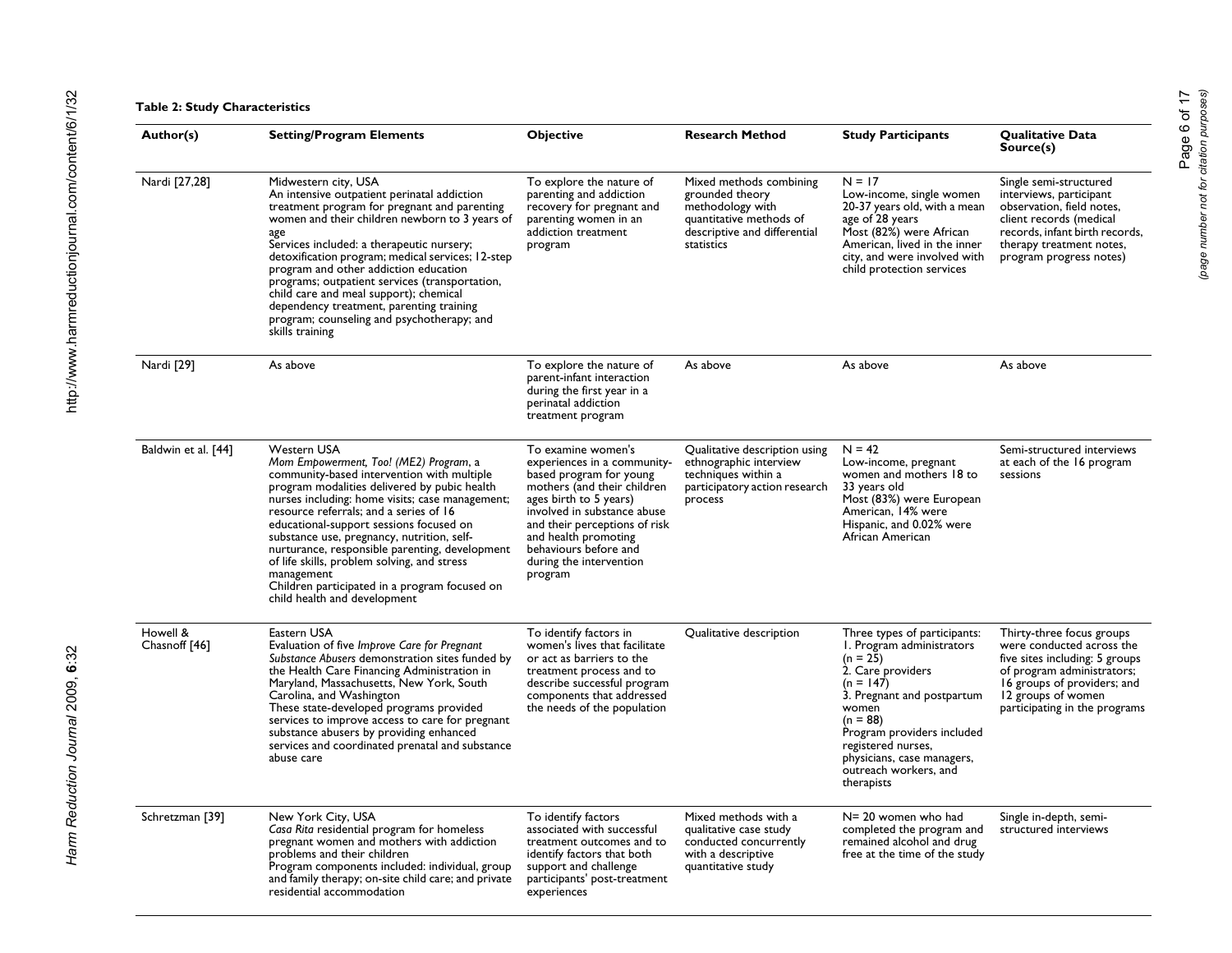# **Table 2: Study Characteristics** *(Continued)*

| Salmon et al. [43] | San Jose, California, USA<br>An intensive, 9-month outpatient drug treatment<br>program for pregnant women and parenting<br>substance abusing women<br>The program was based on a 'one-stop shopping<br>model' and on-site services included: child care;<br>transportation to and from the program;<br>individual and group counseling; a 12-step<br>recovery program; education on a variety of<br>health and social issues; parenting skills;<br>development of life skills; referrals to community<br>services; and intensive case management | To explore the perceptions<br>of pregnant and parenting<br>substance-abusing women in<br>an outpatient drug<br>rehabilitation program about<br>provider and social support,<br>and to identify program<br>elements that supported<br>maintaining their abstinence<br>from substance use                                 | Qualitative description                                                                                                 | $N = 20$<br>Average age was 30 years;<br>55% of participants were<br>Hispanic and 20% were<br>Caucasian; average number<br>of children was 3.3<br>The majority were single<br>(70%) and unemployed with<br>public assistance (95%)               | Two semi-structured<br>questionnaires with open-<br>ended questions and<br>structured questions on<br>demographics and drug<br>history completed during a<br>private interview                                                                                                                                                                                                                               |
|--------------------|---------------------------------------------------------------------------------------------------------------------------------------------------------------------------------------------------------------------------------------------------------------------------------------------------------------------------------------------------------------------------------------------------------------------------------------------------------------------------------------------------------------------------------------------------|-------------------------------------------------------------------------------------------------------------------------------------------------------------------------------------------------------------------------------------------------------------------------------------------------------------------------|-------------------------------------------------------------------------------------------------------------------------|--------------------------------------------------------------------------------------------------------------------------------------------------------------------------------------------------------------------------------------------------|--------------------------------------------------------------------------------------------------------------------------------------------------------------------------------------------------------------------------------------------------------------------------------------------------------------------------------------------------------------------------------------------------------------|
| Kunkel [37]        | Abbotsford, British Columbia, Canada<br>A residential treatment facility for addicted<br>women and their children offering a 10-week<br>program<br>Treatment services included: daily counseling<br>and psycho-educational groups; individual<br>counseling; parenting training; an exercise<br>program; and support meetings<br>On-site licensed daycare was provided                                                                                                                                                                            | To understand mothers'<br>lived experiences of<br>participating in a residential<br>treatment program with<br>their children, and to study<br>the impact of the<br>involvement of children in<br>their mothers' residential<br>addiction treatment<br>program on both the<br>experience of treatment and<br>on recovery | Phenomenology                                                                                                           | $N = 6$<br>Age range 21-36 years; five<br>women were Caucasian and<br>one was Aboriginal                                                                                                                                                         | In-depth, open-ended<br>interviews during week 8 of<br>the program and a follow-up<br>interview I month following<br>treatment discharge                                                                                                                                                                                                                                                                     |
| Simpson [38]       | Windsor, Ontario, Canada<br>A community-based harm reduction treatment<br>model that offered outpatient services for<br>chemically dependent pregnant women and<br>parenting mothers<br>The 17-week program offered: addictions,<br>parenting, children's, and health programming;<br>support for accessing transportation, housing,<br>and food; and a parenting program delivered one<br>afternoon a week                                                                                                                                       | To explore women's life<br>situations and perspectives<br>of the impact of the<br>parenting program on their<br>parenting style and<br>relationship with children                                                                                                                                                       | Mixed methods,<br>predominantly qualitative<br>description informed by case<br>study and phenomenological<br>approaches | $N = 7$ who completed the<br>17-week parenting program<br>module; most continued to<br>attend the program for<br>support<br>Average age of study<br>participants was 35 years; six<br>mothers were Caucasian<br>and one mother was<br>Aboriginal | Single semi-structured<br>interviews 3 months after<br>program completion                                                                                                                                                                                                                                                                                                                                    |
| Sword et al. [42]  | Hamilton, Ontario, Canada<br>New Choices, a comprehensive community-based<br>"one stop" program of service delivery for<br>women with substance use issues who are<br>pregnant or parenting young children<br>Program components included: addiction groups<br>and counseling; nutrition counseling and skill<br>development; parenting education; peer support;<br>and an enriched children's program<br>Linkages with prenatal services, a physician, and<br>a perinatal home visitation program also were<br>available                         | To describe mothers'<br>experiences of participating<br>in the community-based<br>treatment program and to<br>understand their<br>perceptions of how the<br>program influenced changes<br>in their lives and the lives of<br>their children                                                                             | Qualitative exploratory                                                                                                 | $N = 11$ women ages 21 to<br>36 years who had completed<br>at least 3 months of the<br>program                                                                                                                                                   | Seven women new to the<br>program completed an in-<br>depth individual interview<br>and seven women<br>participated in a single focus<br>group post program<br>involvement<br>Two of the seven women<br>completed a follow-up<br>interview at 3, 6, and 12<br>months post program<br>involvement, four women<br>completed two follow-up<br>interviews, and one women<br>completed one follow-up<br>interview |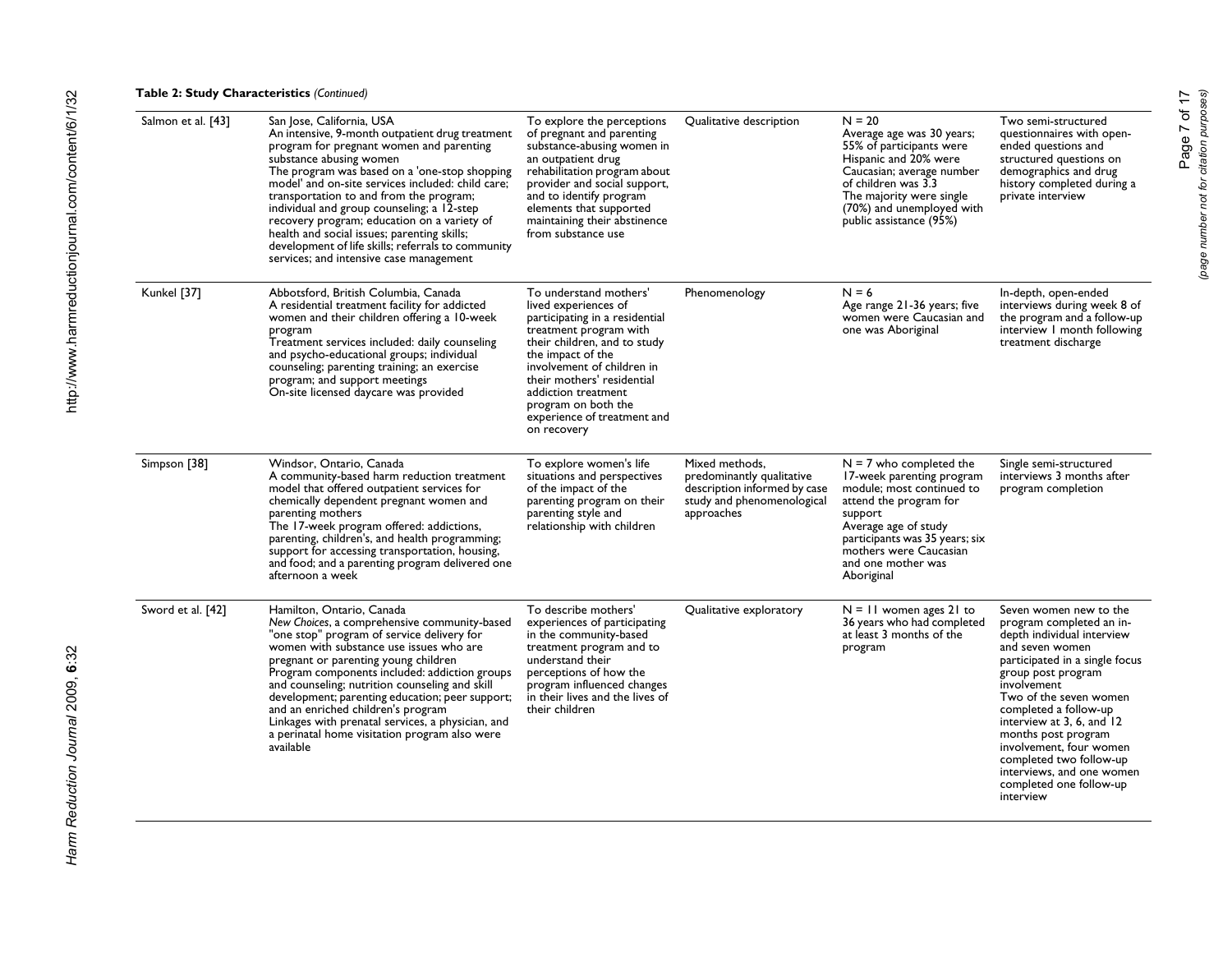# **Table 2: Study Characteristics** *(Continued)*

| Motz et al. [18]      | Toronto, Ontario, Canada<br>Breaking the Cycle, a community-based early<br>identification and prevention program for<br>pregnant women and mothers who are using<br>alcohol or other substances, and their young<br>children<br>The program provided mothers with a single<br>point of access to a range of multi-sectoral,<br>integrated services: individual and group<br>addiction treatment; parenting programs; child<br>care; child development services; health/medical<br>services; Fetal Alcohol Spectrum Disorder<br>diagnostic clinic; mental health counseling; case<br>management; parent-infant counseling; home<br>visitation; pregnancy outreach; and instrumental<br>support | To explore factors<br>influencing women's<br>progress through and<br>satisfaction with the<br>treatment program services                                                                                                                                                   | Program evaluation using<br>mixed methods, including a<br>qualitative descriptive<br>component             | $N = 19$<br>Demographics specific to<br>the women who participated<br>in the focus groups were not<br>provided                                                                                                                                                 | Three separate focus<br>groups:<br>I. Women participating in<br>the pregnancy outreach<br>program $(n = 7)$<br>2. Women recently<br>transferred to ongoing/<br>active service $(n = 5)$<br>3. Women receiving<br>ongoing/active service for<br>more than 12 months |
|-----------------------|-----------------------------------------------------------------------------------------------------------------------------------------------------------------------------------------------------------------------------------------------------------------------------------------------------------------------------------------------------------------------------------------------------------------------------------------------------------------------------------------------------------------------------------------------------------------------------------------------------------------------------------------------------------------------------------------------|----------------------------------------------------------------------------------------------------------------------------------------------------------------------------------------------------------------------------------------------------------------------------|------------------------------------------------------------------------------------------------------------|----------------------------------------------------------------------------------------------------------------------------------------------------------------------------------------------------------------------------------------------------------------|--------------------------------------------------------------------------------------------------------------------------------------------------------------------------------------------------------------------------------------------------------------------|
| de Guzman et al. [40] | New York City, USA<br>Family First Intervention, a multi-session,<br>individually-based behavioural intervention<br>program for mothers with patterns of problem<br>drinking who infected with or at-risk for HIV<br>The intervention consisted of 14 sessions; the<br>first seven sessions supported mothers in<br>reducing or eliminating problem drinking and/or<br>drug use and the final seven sessions focused on<br>the development of skills for parenting<br>adolescents                                                                                                                                                                                                             | To examine program<br>participants' experiences in<br>the program and to describe<br>their perceptions of<br>intervention processes that<br>influenced behavioural<br>changes related to substance<br>use, parenting behaviours,<br>coping, and social support<br>networks | Qualitative exploratory                                                                                    | $N = 25$ selected from a<br>larger intervention trial<br>The full sample comprised<br>women of colour, with 64%<br>African American, 32%<br>Latina and 4% multiracial:<br>average age was 41 years<br>All were receiving Medicaid<br>and 60% were HIV infected | Single in-depth semi-<br>structured interviews after<br>completion of the final<br>quantitative follow-up (12 to<br>20 months after the last<br>intervention session)                                                                                              |
| Polansky et al. [41]  | Philadelphia, USA<br>A publicly funded residential treatment program<br>for women with addictions and their children<br>Program elements included: weekly individual<br>psychotherapy; family therapy; a 12-step group<br>program for treating addiction; a trauma group;<br>a healthy relationships group; a parenting group<br>with an emphasis on psycho-education; and an<br>optional 6-week attachment-based parenting<br>group                                                                                                                                                                                                                                                          | To explore mothers'<br>experiences of participating<br>in the attachment-based<br>parenting group and their<br>perceptions of how the<br>group influenced<br>interactions with their<br>children and children's<br>behaviour                                               | Qualitative exploratory                                                                                    | $N = 7$<br>All, with one exception,<br>were African American; six<br>women were in their 20 s or<br>30 s and one woman was in<br>her 40 s                                                                                                                      | Single semi-structured<br>interviews 1 to 3 weeks<br>following completion of the<br>parenting group                                                                                                                                                                |
| Wong [31]             | New York City, USA<br>Participants were recruited from four residential<br>programs providing addiction treatment services<br>to mothers and their children<br>All of the programs offered both substance<br>abuse treatment and parenting programming                                                                                                                                                                                                                                                                                                                                                                                                                                        | To explore mothers'<br>perceptions of the<br>supportive function of the<br>treatment program and how<br>it affected their parenting<br>experiences and outcomes                                                                                                            | Mixed methods,<br>predominately qualitative<br>exploratory with a<br>descriptive quantitative<br>component | $N = 10$ women 25 to 45<br>years of age who had<br>completed at least 3 months<br>of treatment                                                                                                                                                                 | Three in-depth, semi-<br>structured interviews,<br>participatory observation,<br>and field notes                                                                                                                                                                   |
| <b>Wong</b> [30]      | As above                                                                                                                                                                                                                                                                                                                                                                                                                                                                                                                                                                                                                                                                                      | To explore how substance-<br>abusing mothers perceived<br>their parenting experiences<br>within the social context of a<br>residential treatment<br>program                                                                                                                | As above                                                                                                   | As above                                                                                                                                                                                                                                                       | As above                                                                                                                                                                                                                                                           |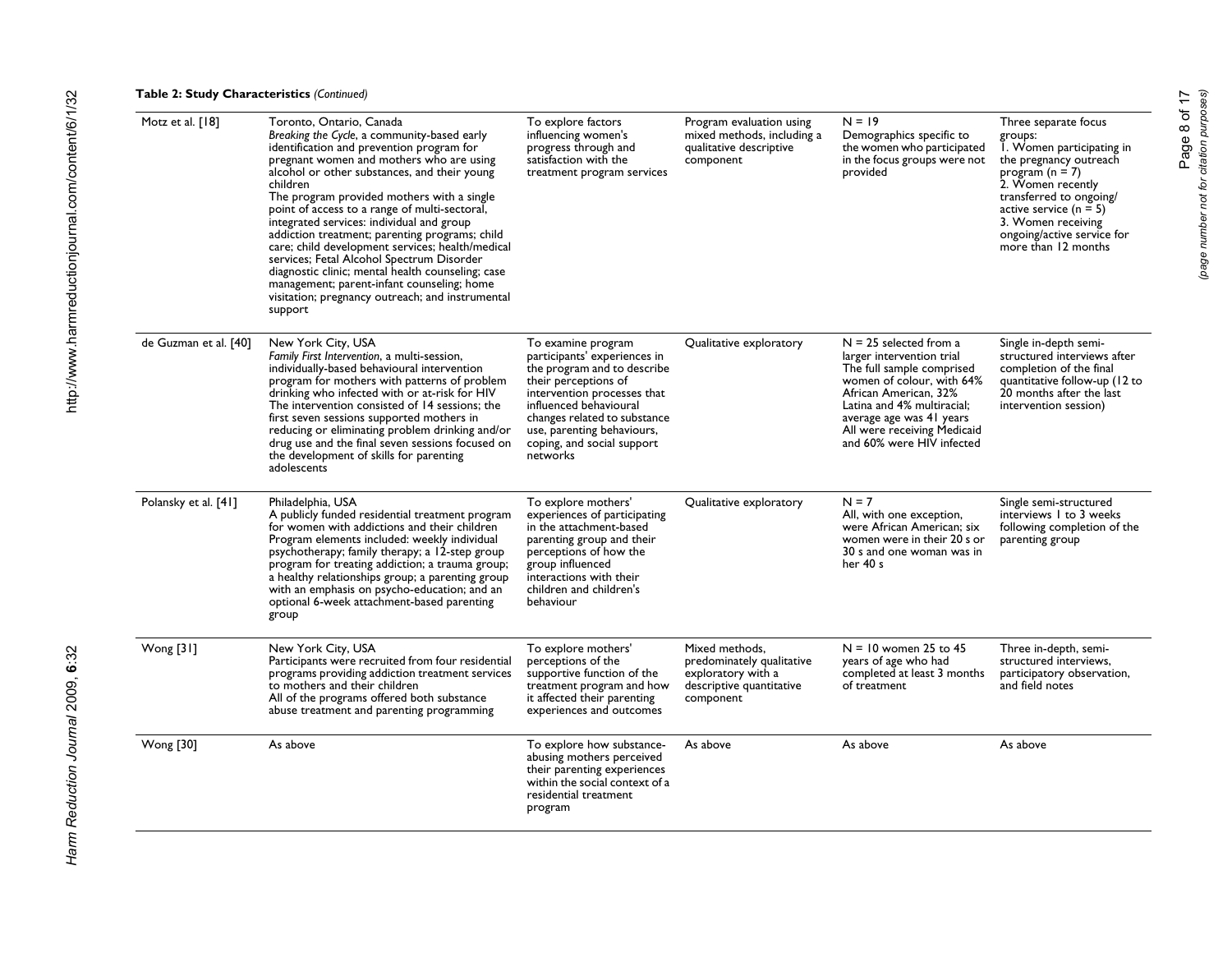| <b>Processes</b>                       | <b>Sources</b>                                                                                                                                                                                      |
|----------------------------------------|-----------------------------------------------------------------------------------------------------------------------------------------------------------------------------------------------------|
| Development of a sense of self         | Baldwin et al. [44]; de Guzman et al. [40]; Kunkel [37]; Motz et al., [18]; Nardi [27-29]; Salmon et al. [43];<br>Schretzman [39]; Sword et al. [42]; Wong [30,31]                                  |
| Development of personal agency         | Baldwin et al. [44]; de Guzman et al. [40]; Kunkel [37]; Nardi [28,29]; Simpson [38]; Sword et al. [42];<br>Wong [30,31]                                                                            |
| Giving and receiving of social support | Baldwin et al. [44]; Howell hasnoff [46]; Kunkel [37]; Motz et al. [18]; Nardi [27-29]; Polanksy et al. [41];<br>Salmon et al. [43]; Schretzman [39]; Simpson [38]; Sword et al. [42]; Wong [30,31] |
| Engagement with program staff          | de Guzman et al. [40]; Howell hasnoff [46]; Motz et al. [18]; Salmon et al. [43]; Schretzman [39]; Simpson<br>[38]; Sword et al. [42]; Wong [30,31]                                                 |
| Self-disclosure                        | Baldwin et al. [44]; de Guzman et al. [40]; Kunkel [37]; Nardi [27-29]; Polansky et al. [41]; Schretzman [39];<br>Wong $[31]$                                                                       |
| Recognizing destructiveness patterns   | Baldwin et al. [44]; de Guzman et al. [40]; Howell hasnoff [46]; Nardi [27-29]; Kunkel [37]; Salmon et al.<br>[43]; Schretzman [39]; Simpson [38]; Sword et al. [42]; Wong [30]                     |
| Goal setting                           | Baldwin et al. [44]; de Guzman et al. [40]; Kunkel [37]; Simpson [38]; Sword et al. [42]; Wong [31]                                                                                                 |
| Motivating presence of children        | Kunkel [37]; Schretzman [39]; Simpson [38] Sword et al. [42]; Wong [30,31]                                                                                                                          |
| <b>Outcomes</b>                        |                                                                                                                                                                                                     |
| Maternal outcomes                      | de Guzman et al. [40]; Kunkel [37]; Schretzman [39]; Simpson [38]; Sword et al. [42]                                                                                                                |
| Child outcomes                         | Sword et al. [42]                                                                                                                                                                                   |
| Parenting outcomes                     | de Guzman et al. [40]; Kunkel [37]; Polanksy et al [41]; Simpson [38]; Sword et al. [42]                                                                                                            |

#### <span id="page-8-0"></span>**Table 3: Summary of Sources for Process Themes and Outcomes**

children enabled them to connect with others and to build relationships. They began to see themselves as partners in a parent-child relationship [[27-](#page-15-7)[29\]](#page-15-8). Ultimately, women experienced improved relationships with their children and an enhanced parental self-concept and parenting [\[31\]](#page-15-10). Women in Schreztman's [\[39\]](#page-15-18) study reported that relationships with their children were important to staying sober.

Women also developed a capacity for healthy relationships and a sense of self as a partner in relationships with friends, partners, family members, program staff, and other program participants [\[27](#page-15-7)[-30\]](#page-15-9). Baldwin, Rawlings, Marshall, Conger and Abbott [\[44\]](#page-15-36) commented that women discovered "the importance of developing trusting relationships and positive friendships" (p. 381), which women noted required that they first trust themselves. In addition to an ability to trust others, some studies revealed other factors that may be important in developing capacity for relationships. For instance, de Guzman and colleagues [\[40](#page-15-37)] found that women developed the ability to identify and express their needs to others while Wong [[31\]](#page-15-10) reported that women developed the capacity to form partnerships with others to pursue mutual goals.

Group interaction and discussion were instrumental to self-development. Interactions with other mothers facilitated maternal self-awareness through role modeling, discussion, and positive feedback [[27-](#page-15-7)[29\]](#page-15-8). Group discussion also fostered self-examination of lives and choices and, ultimately, self-discovery in a safe environment [\[27-](#page-15-7) [31](#page-15-10)[,42](#page-15-20)]. Additionally, the encouragement of group members was important to the building of self-esteem and maintaining faith in one's ability to be successful in achieving goals [\[18](#page-14-13),[42](#page-15-20)].

#### *Development of Personal Agency*

Women experienced *development of personal agency* during program involvement. As defined by Smith and colleagues [\[45\]](#page-15-38), personal agency is the capacity to achieve desired outcomes on one's own behalf through ability, choices, perseverance or planning. Women overcame powerlessness [\[30](#page-15-9)[,31](#page-15-10)] and began to discover "their own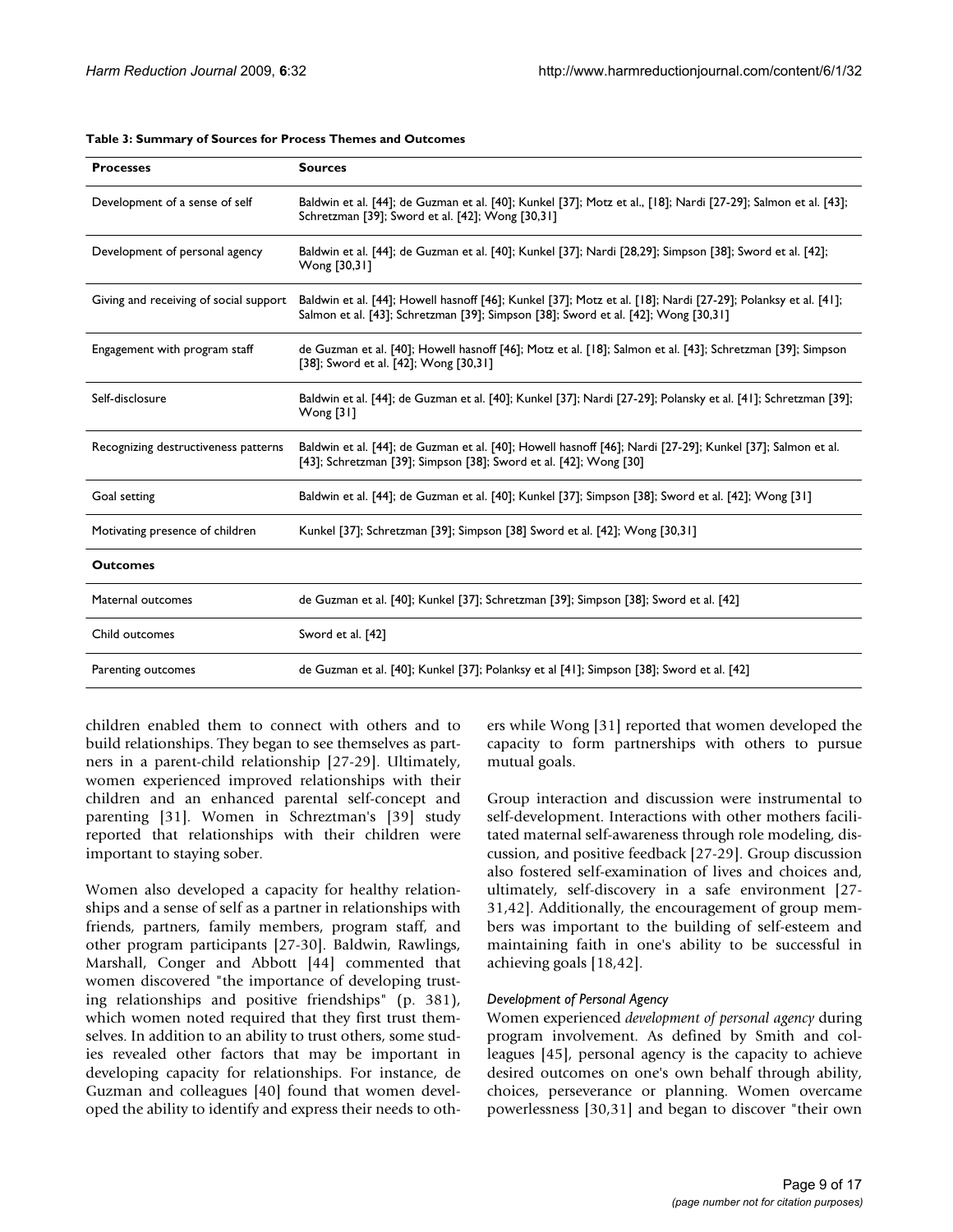agency, power and growth" (p. 381) [\[44](#page-15-36)]. Recognition of strengths and having a sense of control contributed to improved self-esteem, self-worth, and confidence [[31](#page-15-10),[42](#page-15-20)[,44](#page-15-36)].

Development of personal agency fostered capacity for change. Women developed a willingness to accept personal responsibility for change, recognizing that they were the only ones who could regain control over their lives [[37](#page-15-16),[42](#page-15-20)[,44](#page-15-36)]. Women commented specifically on their capacity to decrease substance use and resist the urge to relapse, and on their confidence in being able to overcome their weaknesses and stay sober [[37](#page-15-16),[42\]](#page-15-20). An important aspect of change in substance use was the development of alternative coping skills, such as relaxation techniques, to replace substance use as a coping mechanism [\[28](#page-15-19),[29](#page-15-8),[40](#page-15-37)[,42](#page-15-20)]. Recognizing cues to relapse enabled women to plan in advance for confronting risks through the use of substitute coping responses [[28](#page-15-19),[29](#page-15-8)[,38](#page-15-17)].

# *Giving and Receiving of Social Support*

Many of the studies highlighted the *giving and receiving of social support* as being instrumental to women's recovery. Nardi [\[28](#page-15-19)] described this support as being "embedded in the interpersonal interactions that took place at the program, and occurred in a feedback loop of give-and-take among women" (p. 85). Others similarly described the interactional nature of social support that occurred within treatment groups [\[18](#page-14-13)[,23](#page-15-3),[37,](#page-15-16)[38](#page-15-17),[43](#page-15-21),[44\]](#page-15-36). Wong [\[30](#page-15-9)] commented that past experiences created ambivalence about seeking support, such that women had to learn "to trust the support at their own pace" (p. 167). The nature of the social support received within program groups might ultimately have enabled women to accept help without resentment, obligation, and pressure that can cause additional stress [[27](#page-15-7)[-29](#page-15-8)]. Moreover, some studies reported that the support often served to lessen or buffer women's multiple stressors [[30,](#page-15-9)[31](#page-15-10),[43](#page-15-21)].

Through interaction, women were afforded the opportunity to understand and work through their problems while being provided support and encouragement [[30](#page-15-9),[31](#page-15-10)[,46](#page-15-39)]. Positive relational experiences instilled confidence in their ability to be successful in the recovery process and enhanced perceptions of self and others [[30](#page-15-9)[,42](#page-15-20)]. Women also gave and received feedback and advice to one another [\[38](#page-15-17)[,43](#page-15-21)]. In some instances, they learned from each other through role modeling of parental behaviour and sharing experiences [\[18](#page-14-13),[27](#page-15-7),[29\]](#page-15-8). Women ultimately felt that others respected and cared for them [[38,](#page-15-17)[39\]](#page-15-18). The ability to mobilize the support of others suggests that in addition to developing personal agency, women also developed interpersonal agency [[45\]](#page-15-38).

The importance of social support being provided by others with a shared past is noteworthy. Within the group programs women felt safe and were able to talk with others who had similar experiences without being judged or manipulated [[18,](#page-14-13)[27-](#page-15-7)[29](#page-15-8)[,31](#page-15-10),[38,](#page-15-17)[39](#page-15-18)[,42](#page-15-20),[43\]](#page-15-21). In turn, they came to trust others [\[37](#page-15-16),[38](#page-15-17),[44\]](#page-15-36). Women were comfortable sharing their past and being open about their experiences because they felt understood and could provide understanding to others [\[18](#page-14-13)[,38](#page-15-17),[41,](#page-15-40)[42\]](#page-15-20).

Listening to the stories of women who were improving their lives gave women encouragement and a sense of hope [[42](#page-15-20)]. Motivation for recovery also was prompted by hearing stories of women who had lost custody of their children [[18,](#page-14-13)[37](#page-15-16)]. Finally, the relationships with other women in similar situations decreased feelings of isolation and disconnection and, in some instances, genuine friendships developed [\[18](#page-14-13)[,31](#page-15-10),[38,](#page-15-17)[42\]](#page-15-20).

# *Engagement with Program Staff*

*Engagement with staff* emerged as a process that was central to women's participation in the programs and behaviour change. The non-judgmental approach of staff and attributes such as compassion, honesty, empathy, and respect facilitated the development of therapeutic relationships [\[18](#page-14-13),[31,](#page-15-10)[38](#page-15-17)[-40](#page-15-37)[,42](#page-15-20)]. These characteristics often were perceived to create a caring, safe, and supportive environment for recovery [[31,](#page-15-10)[39](#page-15-18)[,43](#page-15-21)]. Additionally, feeling understood "as a whole person, and not just as a substance user" was important to women (p. 53) [[18\]](#page-14-13).

A non-directing approach by staff was important. Women valued being assisted to understand their problems and what contributed to them, and to identify strategies to address them [[43](#page-15-21),[46\]](#page-15-39). They also appreciated being able to set their own agendas at their own pace, being provided treatment options, and being supported in their choices and decisions [\[18](#page-14-13),[42\]](#page-15-20). The ability of staff to listen also was significant to women in that it not only promoted understanding and facilitated problem solving, but also conveyed respect [[18](#page-14-13),[31](#page-15-10)[,39](#page-15-18),[43](#page-15-21)].

Motz and colleagues [[18\]](#page-14-13) and Wong [[30](#page-15-9)] commented that women's relationships within the treatment facility are transformative because they are growth-promoting and empowering. In contrast to previous, often complex and challenging relationships, the ones with staff are can be negotiated and are characterized by a sense of connectedness, openness, caring, and respect [[18](#page-14-13)[,31](#page-15-10),[40](#page-15-37)]. Wong reported that the characteristics of mother-staff interactions, such as the offering of empathy, were often paralleled by women in their interactions with their children [[30](#page-15-9)].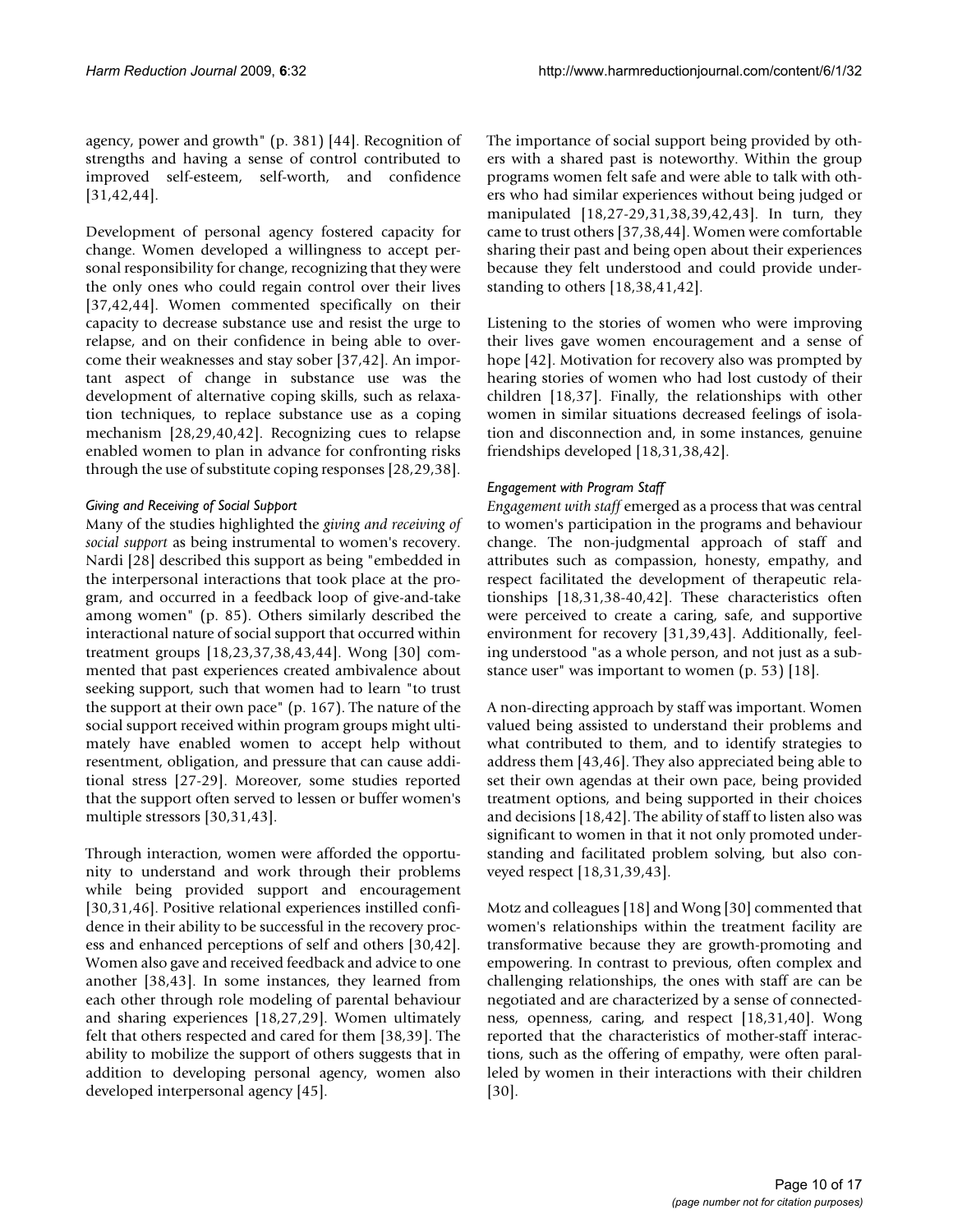Two studies reported on children's engagement with staff. Sword and colleagues [[42](#page-15-20)] noted that women commented favourably on the staff's interaction with children and that children felt comfortable in the program while the report by Motz and colleagues [[18\]](#page-14-13) included a mother's remark about her daughter's closeness to a therapist and how she looked forward to seeing her. Valuing children's relationships with staff may be attributed, in part, to women's developing awareness of children's needs.

# *Self-disclosure*

The nature of the relationship with group participants and staff facilitated *self-disclosure*, which was an important component of the recovery process [\[39](#page-15-18)]. As reported by de Guzman and colleagues [[40\]](#page-15-37), "women freely shared the challenges they faced with alcohol and drug use, free of judgment" (p. 1259). Schretzman [[39\]](#page-15-18) and Polansky and colleagues [[41\]](#page-15-40) similarly commented that women were able to open up, and felt comfortable sharing their feelings and their past in a safe environment. As such, they were able to be honest with themselves and others [[31](#page-15-10),[38\]](#page-15-17).

Through self-disclosure, women were able to confront the past. Often this revolved around women's relationships with their mothers and the painful experiences of abandonment, neglect, and abuse [[27-](#page-15-7)[29,](#page-15-8)[31](#page-15-10)[,39](#page-15-18),[41,](#page-15-40)[44\]](#page-15-36). Awareness of the negative impact of such relationships provided insight into parenting and fostered a more positive approach to parenting their own children [\[37](#page-15-16),[41\]](#page-15-40).

# *Recognizing Destructiveness Patterns*

Another process fundamental to change and recovery was *recognizing destructiveness patterns*. Women were enabled to examine their lives and choices [[27](#page-15-7)[-29](#page-15-8)], and often began to recognize the extent of their substance use problem only after encountering women with similar difficulties and hearing their stories [\[37](#page-15-16),[42\]](#page-15-20). They developed awareness not only of the impact of their drug or alcohol use on themselves and their body, but also the impact of other choices such as staying in abusive relationships and continuing contact with others with substance use issues [\[27](#page-15-7)- [29](#page-15-8)[,43](#page-15-21),[44\]](#page-15-36). Moreover, women became cognizant of the effects of their choices on their children [[27-](#page-15-7)[29](#page-15-8),[38](#page-15-17)[,40](#page-15-37)]. While acknowledgement of the effect of substance use on their children promoted women's continued participation in program activities, they also had to overcome associated feelings of guilt and anxiety [[30](#page-15-9),[31](#page-15-10)[,38](#page-15-17)].

Given the negative influence of others who use substances, it was important that women had the opportunity to develop and maintain relationships with sober peers [[39](#page-15-18)]. Such individuals served as motivating role models and sources of emotional support [[39,](#page-15-18)[46](#page-15-39)]. Women's connectedness with sober peers contributed to feeling cared for and assisted women in maintaining sobriety [\[39\]](#page-15-18).

# *Goal Setting*

An activity undertaken with the support of program staff that contributed to treatment success was *goal setting*. It was important that women's goals were realistic, and staff played a role in determining the appropriateness of goals in relation to the program's resources, time frame, and purpose as well as in relation to women's specific needs [[40](#page-15-37)]. Goal setting was motivating for women and provided a means to prove to themselves that they could accomplish something meaningful [[44\]](#page-15-36). Both the setting of and achieving of goals gave women a sense of pride and accomplishment [\[40\]](#page-15-37). Reviewing women's goals and progress towards them at the outset of each program session allowed for goals to be revised as women's needs and circumstance changed [[40](#page-15-37)].

While personal goals were variable, women often entered treatment wanting to become better parents and to establish their parental role [\[30](#page-15-9),[31](#page-15-10),[37](#page-15-16)[,38](#page-15-17)]. An important goal for many women was maintaining or regaining custody of their children [[38](#page-15-17),[42\]](#page-15-20). In situations where children were under the protection of child welfare, women were motivated by the possibility of their children being returned to them [\[38\]](#page-15-17).

# *Motivating Presence of Children*

A major finding of Schretzman's study was the importance of having children present during treatment in that it helped sustain women's motivation in their recovery process [[39](#page-15-18)]. Other research similarly noted the value of children's presence as a motivating influence [[30](#page-15-9),[31,](#page-15-10)[37](#page-15-16),[38](#page-15-17),[42\]](#page-15-20), which is not surprising given the centrality of motherhood to women's identity and recovery. As Kunkel [[37\]](#page-15-16) commented, "Children's presence in treatment provides women with security and comfort in their role as parents and in their recovery" (p. 69). Wong also commented on the emotional support afforded women simply by having children in program [\[31\]](#page-15-10). In addition, their presence often contributed to an awareness of the urgency of dealing with recovery issues [\[39](#page-15-18)].

Women reflected on the value of learning to parent with their children by having them in the program [[31](#page-15-10),[37,](#page-15-16)[38](#page-15-17)]. Children's presence afforded a base for mothers to build on their parenting experience and to improve parenting skills through experimentation [[31\]](#page-15-10). The availability of children also made it possible for women to re-establish relationships with them and to deal with the guilt associated with their past parenting behaviour by learning better parenting practices [[31](#page-15-10)[,37](#page-15-16)[-39](#page-15-18)]. In some instances, the program provided an opportunity for supervised visitation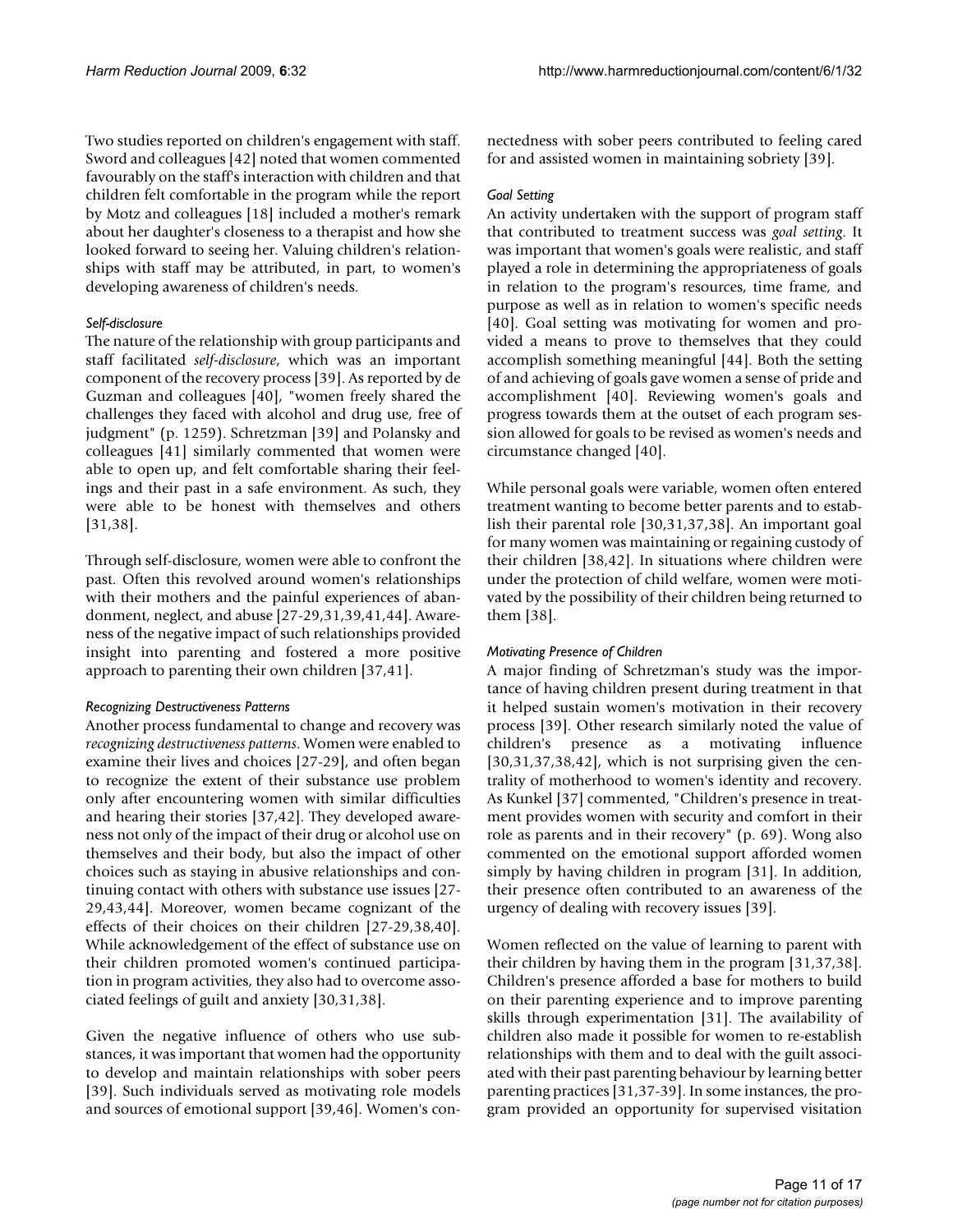with children, which was emotionally satisfying to women [[31,](#page-15-10)[42](#page-15-20)].

# *Outcomes*

Perceived outcomes of participating in an integrated intervention program included: a maintained sense of personal agency; improvements in personal well-being; sustained sobriety or decreased substance use; establishment of positive social support networks; greater insight into self, others, and relationships; increased access to community services; and a more positive approach to professional relationships. Women also perceived that their capacity for parenting was enhanced in that they reported increased knowledge, skills, and confidence. They also identified improved maternal-child communication and relationships. Studies included in this meta-analysis did not explore women's perceptions of child health outcomes, with the exception of the study by Sword and colleagues in which women reported that program involvement had a positive impact on their children's behaviour and development [\[42](#page-15-20)]. The sources of specific outcome findings are shown in Table [3.](#page-8-0)

# *Maternal Outcomes*

A sense of personal agency reportedly was maintained post-treatment. Women commented on their increased sense of control and confidence [[42\]](#page-15-20), and how they exercised personal power in making careful choices about with whom they associated and in enforcing boundaries in relationships [\[37\]](#page-15-16). As reported by Kunkel [\[37\]](#page-15-16), they also demonstrated a "pro-active" approach to life that enabled them to continue with recovery activities and life goals (p. 61). Women were able to sustain sobriety or their decreased substance use, often with the assistance of an existing social network of sober friends or new support networks of substance-free associations [\[38](#page-15-17),[39,](#page-15-18)[42\]](#page-15-20), and exercised the self-discipline required for successful recovery [[37\]](#page-15-16).

Women experienced improved personal well-being and a readjustment of priorities in that they were more content with self and life, and had learned to relax and enjoy life and their successes [[37](#page-15-16)]. Sword and colleagues [[42](#page-15-20)] commented on women's employment readiness, which enabled them to achieve goals related to obtaining one's own pay cheque. In addition, women had greater insight into their strengths and weakness, and increased awareness of people and relationships [[37\]](#page-15-16). It was noted that women had enhanced access to other services to benefit themselves and their children post-program [[40,](#page-15-37)[42\]](#page-15-20). Kunkel [[37](#page-15-16)] importantly observed that women had a more positive approach to professional relationships and entered them with a "spirit of cooperation" (p. 61).

# *Child Outcomes*

The study by Sword and colleagues [[42\]](#page-15-20) was the only one to comment on child outcomes. Women observed that program involvement had a positive impact on children's behaviour and development, including their motor, social, and language skills.

# *Parenting Outcomes*

A number of studies reported enhanced capacity for parenting as an outcome of program involvement. Women gained increased knowledge about parenting and learned new parenting skills, which they willingly applied at home with their children [[38](#page-15-17)[,42\]](#page-15-20). They became knowledgeable about specific strategies, such as the use of rewards, and how to use positive discipline techniques [[38](#page-15-17),[42\]](#page-15-20). Women also learned the importance of verbal communication [\[38](#page-15-17),[40](#page-15-37)[,41\]](#page-15-40). In particular, as reported by Polansky and colleagues [[41\]](#page-15-40), they came to appreciate the use of communication as an alternative to physical punishment, and its value in teaching and guiding children and in strengthening emotional bonds. In addition, women gained awareness of the importance of listening to their children [\[40](#page-15-37),[41\]](#page-15-40).

Through involvement in treatment programs, women developed increased understanding of children, their behaviour, and their needs [\[38](#page-15-17),[40,](#page-15-37)[42\]](#page-15-20). Simpson [[38\]](#page-15-17) commented specifically on women's awareness of children's emotional needs. The enhanced understanding of children strengthened maternal relationships with them [[42](#page-15-20)]. Women also described more positive engagement with their children [[37](#page-15-16),[38,](#page-15-17)[40](#page-15-37)]. This included involvement in day-to-day activities at home, such as having dinner or watching a movie together, and attending children's games as well as finding services to help children with their issues [[38](#page-15-17),[40\]](#page-15-37).

Finally, women developed increased confidence in parenting and a positive identification with their parenting role [[38](#page-15-17)]. As one woman in Simpson's [\[38](#page-15-17)] study said, "I can see how my perspective has changed in that I don't have to be a perfect mother in order to be a good mother...that every day doesn't have to be perfect" (p. 94).

# **Discussion**

Many distinct but interconnected processes emerged as being important to women's addiction recovery. For the purposes of this discussion and consistent with the findings of the meta-synthesis, recovery is not simply a process of reducing use of drugs and alcohol or attaining abstinence from drugs and alcohol. Rather, recovery is regarded as a process of "re-covering" oneself, that is, as a process of personal and individualized growth that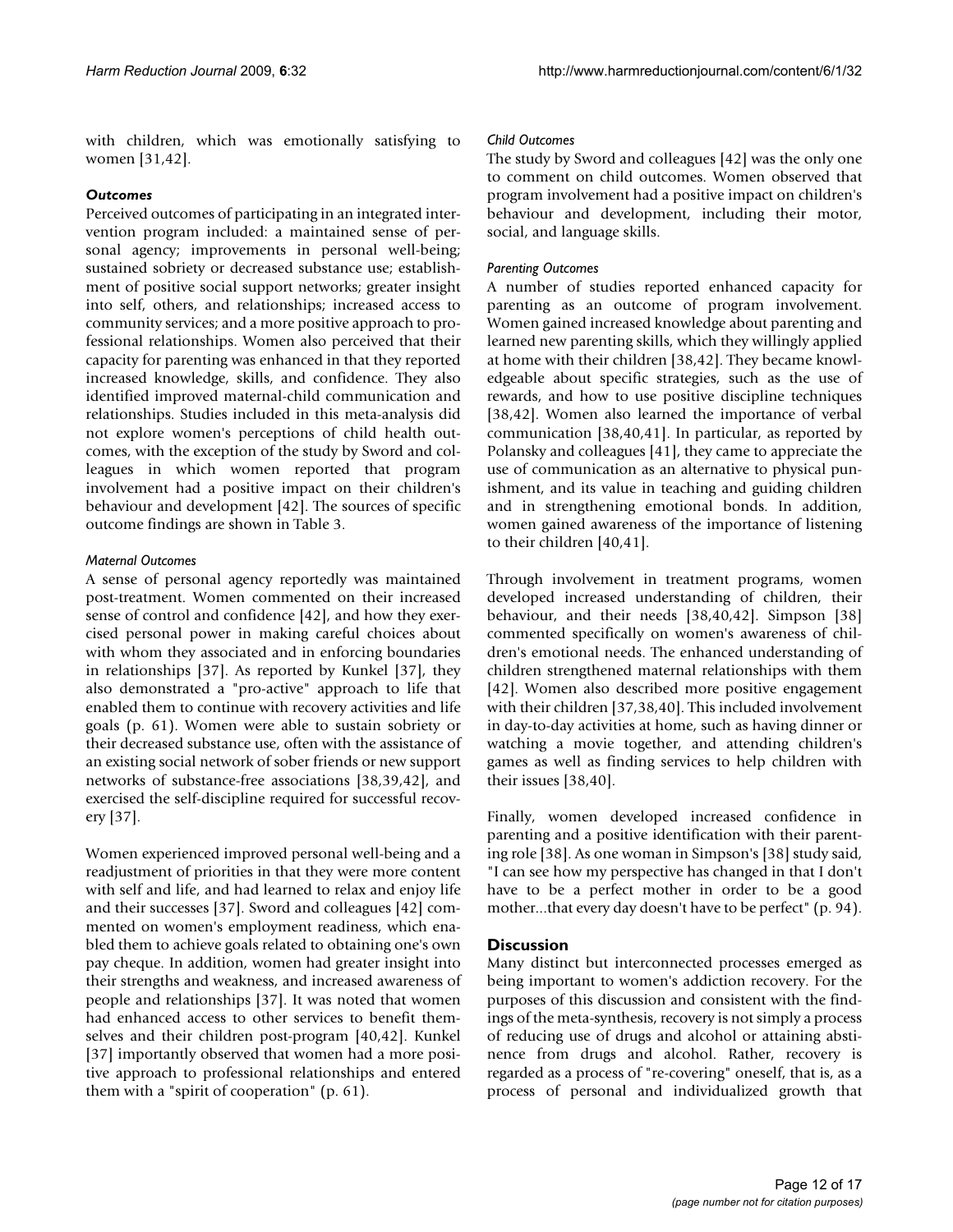unfolds along a continuum, leading to a higher quality of life [\[47](#page-15-41),[48\]](#page-15-42).

Through involvement in programs, women developed an enhanced sense of self. Development of a sense of selfworth is notable as women with substance use issues tend to have low levels of self-esteem [\[49](#page-15-43)] and pregnant women and mothers, in particular, experience stigma that negatively impacts their self-worth [[50,](#page-15-44)[51\]](#page-15-45). Along with an improved self-worth, the development of a non-addict identity is an important aspect of recovery [\[52](#page-15-46),[53\]](#page-15-47). Mothers with substance use issues often experience difficulties in developing a maternal identity, which is related to limited care giving experience, a focus on one's own needs for recovery, and addressing only the non-emotional needs of children [\[49\]](#page-15-43). The meta-synthesis revealed that integrated treatment programs support women in defining self in other roles, including self as mother.

As part of the recovery process, and related to the development of a non-addict identify, women also developed a capacity for relationships with their children and with others internal and external to the treatment program. This is an important aspect of recovery because women who use substances often have histories of physical, sexual or emotional abuse as children [\[54](#page-15-48),[55\]](#page-15-49). These histories, along with socioeconomic circumstances and characteristics of drug-exposed children, can negatively affect parenting practices [[56\]](#page-15-50). In addition, women with substance use issues often continue to experience abuse beyond childhood [\[55\]](#page-15-49), which may negatively impact their abilities to engage in adult relationships.

Another finding of the meta-sythesis was that women developed personal agency through integrated treatment program involvement. Other first person accounts similarly describe people in recovery as active agents of change in their lives rather than passive recipients of services [\[48](#page-15-42)]. This cognitive resource plays an important role in promoting healthy behaviours, including continued abstinence [[57](#page-15-51)]. As reflected in the findings of the meta-synthesis, an aspect of developing personal agency in recovery is learning and being able to implement adaptive coping strategies as alternatives to substance to cope with stress [\[47](#page-15-41)]. The lives of women with substance use issues tend to be characterized by chronic life stress related to issues such as abuse and traumatization, single parenting, inadequate income, family or social problems, health problems, and removal of children from the home [[49,](#page-15-43)[58\]](#page-15-52). Because stress can trigger relapse, adaptive coping strategies are key resources that promote maintenance of recovery [[47](#page-15-41),[59\]](#page-15-53).

The finding that women experienced the giving and receiving of social support within integrated treatment programs is noteworthy as women who use substances often experience social isolation and limited social support [\[49](#page-15-43),[60\]](#page-15-54). Social support, including that of peers and helping professionals, is a key resource in recovery [[47](#page-15-41),[48,](#page-15-42)[61](#page-15-55),[62](#page-15-56)]. As suggested by the meta-synthesis findings, social support may act to buffer against stress, a notion espoused by Tucker and colleagues [[63](#page-15-57)] who found that women with greater social support reported less substance use. It is essential that women have social support systems that are constructive and provide support without enabling drug use [\[64](#page-15-58)]. Moreover, as noted by Kellogg and Kreek [[52\]](#page-15-46), a constructive social setting enables women to develop relational or interpersonal aspects of their self-identity, a component of self-development that emerged in the meta-synthesis.

Getting women to engage and participate in recovery activities is a first step to treatment retention and longerterm outcomes [[38,](#page-15-17)[65\]](#page-15-59). Because staff members are key actors in this process [[65](#page-15-59)], the finding that women engaged with program staff is important. Therapeutic relationships were characterized by acceptance, a non-judgmental attitude, openness, empathy, and respect. In a recent study, stronger therapeutic engagement, specifically program participation and rapport with staff, was found to be associated with higher treatment motivation and readiness and to better psychosocial functioning (e.g., higher self-esteem, self-efficacy, decision making, social consciousness) [\[66\]](#page-15-60).

Therapeutic engagement with staff and the support of women with shared experiences facilitated self-disclosure of histories of neglect and abuse and substance use-related issues. In a study of women in recovery, "breaking the silence" by discussing abuse experiences assisted them in reshaping their sense of self and connecting to others [\[67](#page-15-61)]. Altering one's concept of self and committing to a newly established sense of identify was seen as integral to the process of recovery. Women in this study also reported that they began to understand their behaviour patterns, which enabled them to take action.

Recognizing destructiveness patterns was a theme revealed by the meta-synthesis. It is consistent with the concept of "truthful self-nurturing" that was identified by Kearney [[68\]](#page-16-0) as the basic process of women's addiction recovery in a review of 10 study reports of recovery processes. As she noted, women developed insight into the consequences of substance use, including harms to their children, and a gradual realization that alcohol and drug use caused more distress than it relieved. "Giving in to the hard truths" enabled women to engage in more healthful ways of caring for themselves and to develop positive relationships (p. 503) [[68\]](#page-16-0). They became aware of the need for behaviour change, and while often women initially focused on simple goals such as eating and obtaining shel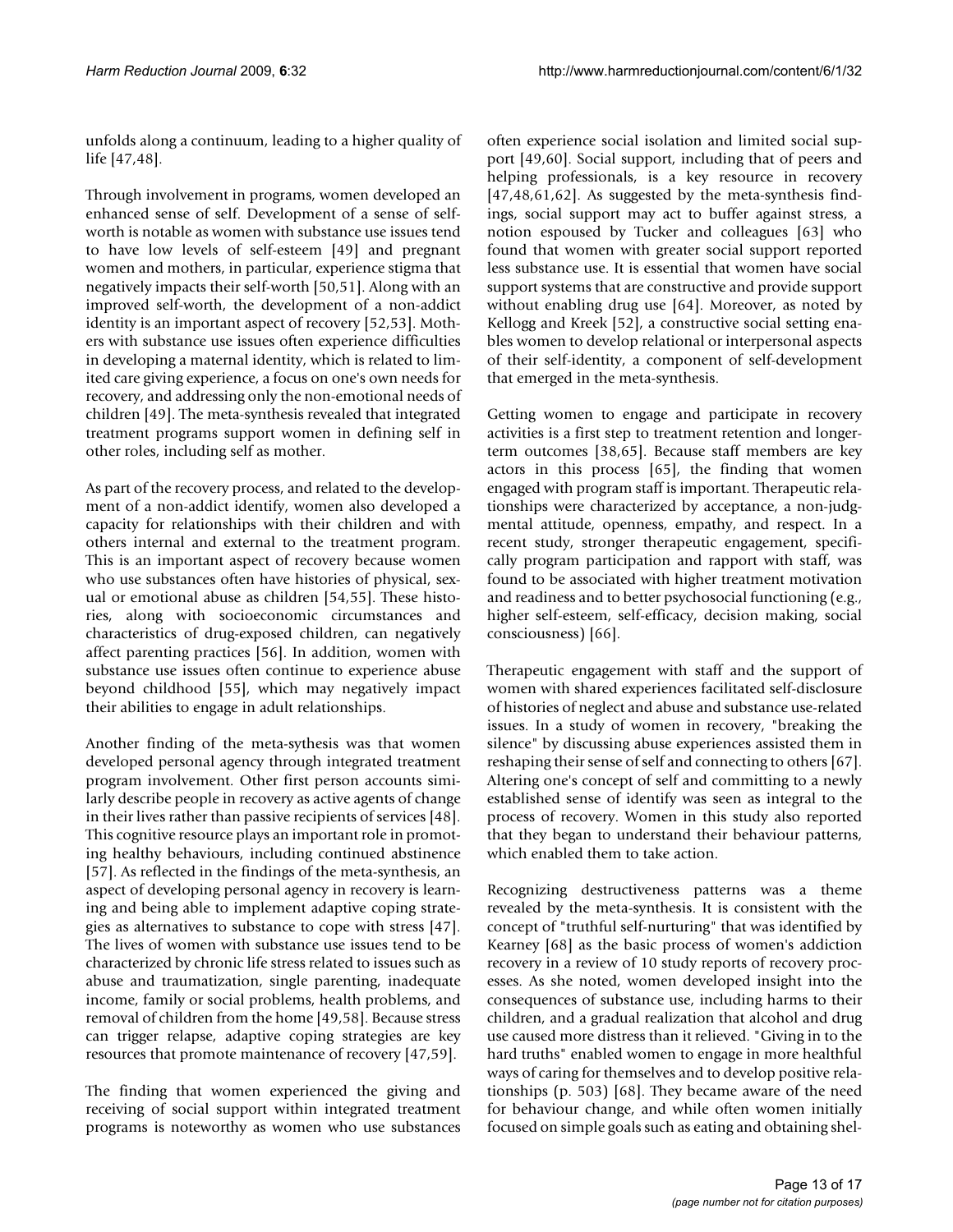ter, they progressed to more complex long-term goals [[68](#page-16-0)].

Goal setting was another theme that emerged from the meta-synthesis. The ability to engage in future-oriented, goal-directed behaviour is central to the recovery process in substance use treatment [\[52](#page-15-46)]. Programs that are supportive and goal-directed demonstrate improved treatment participation and better outcomes [\[52](#page-15-46)[,69](#page-16-1)]. The need for women to act in a consistent self-directed manner to achieve goals underscores the importance of personal agency [[52](#page-15-46)].

The qualitative meta-synthesis highlighted the motivating presence of children for women to remain in integrated treatment programs. The meta-analysis of quantitative studies of integrated treatment programs we conducted (unpublished data) revealed that, relative to non-integrated programs, having children present increases client engagement, possibly because pregnancy-, parenting-, and child-related services increase maternal motivation to actively engage and remain in treatment [\[42](#page-15-20)]. Creamer and McMurtrie [\[70\]](#page-16-2) commented that women in treatment often have difficulty or are unwilling to separate themselves from their role as mother to focus exclusively on their own needs. They, too, identified that children can be motivators for staying in treatment. Moreover, because mothering can build self-esteem [\[70](#page-16-2)], the presence of children also contributes to women's development of sense of self.

The findings regarding outcomes are consistent with previous reviews and meta-analyses of quantitative studies in supporting the effectiveness of integrated programs in improving maternal engagement, substance use, and wellbeing. This qualitative meta-synthesis also identified positive outcomes of integrated programs for parenting knowledge, skills, and confidence, as well as child development and behaviour and the parent-child relationship. The lack of attention to child outcomes is an important omission of the qualitative studies conducted to date, especially given that integrated programs are designed to meet the needs of women and their children.

Strengths of this meta-synthesis include the use of: a systematic and comprehensive search strategy; criteria that were congruent with the defined purposes of the synthesis to make inclusion decisions; and a quality assessment checklist developed by the National Institute for Health and Clinical Excellence (NICE) [\[33\]](#page-15-12). Several of the studies were determined to be of high quality, and lower rankings tended to represent an absence of information (e.g. research methods unclear, study limitations not reported, inadequate discussion of study limitations) rather than explicit methodological inadequacies. Details about

themes and verbatim quotes were extracted from the documents. These data were then synthesized using a systematic and iterative process to create high-order constructs or themes that reflected women's experiences. Finally, two of the authors independently determined whether reports met inclusion criteria, assessed quality, and analyzed the extracted data, with decisions made by consensus when there were differences. While we anticipated that conducting a thematic analysis of the studies in chronological order would capture developments in knowledge, we found no discernable developmental patterns. This most likely is related to the wide diversity in study aims and research methods.

The main limitation of this meta-synthesis is that it relied on data derived predominantly from simple qualitative descriptive studies. Within the hierarchy of qualitative evidence [[71\]](#page-16-3), descriptive studies are a weaker type of evidence compared to conceptual studies or generalizable qualitative studies conducted using more theoretical approaches such as grounded theory or phenomenology. Descriptive studies can confirm and describe characteristics of a phenomenon within a specific population and highlight context-specific issues, but may have limited transferability to contexts outside of the original study and limited utility for evidence-informed practice and policy development. While it has been argued that it is inappropriate to synthesize the findings of qualitative studies that have been carried out in diverse contexts and to generalize across studies, qualitative meta-syntheses can produce new understandings through conceptual development of shared meanings or generative mechanisms [[22,](#page-15-2)[72](#page-16-4)].

# **Conclusion**

The process findings of the meta-synthesis support the need for programs to adopt "wellness-oriented practices" that improve personal health and social functioning [[47](#page-15-41),[73\]](#page-16-5). Given the importance of a positive sense of self, inner strength, and social support in fostering these outcomes [\[73\]](#page-16-5), the notion of a "healing environment" characterized by empowerment, safety, and connections becomes salient [\[50](#page-15-44)]. Covington [\[50](#page-15-44)] suggested that connections with treatment staff that are empathic, respectful, and compassionate contribute to the development of connections among program participants through modeling of similar behaviours. Such growth-promoting relationships with helping professionals and peers have been identified as having a key role in women's recovery and highlight the need to adopt a relational model of treatment [\[50](#page-15-44)[,51](#page-15-45),[70\]](#page-16-2).

Relational models of treatment take into account past and current family relationships, relationships with friends and partners, relationships with children, and relation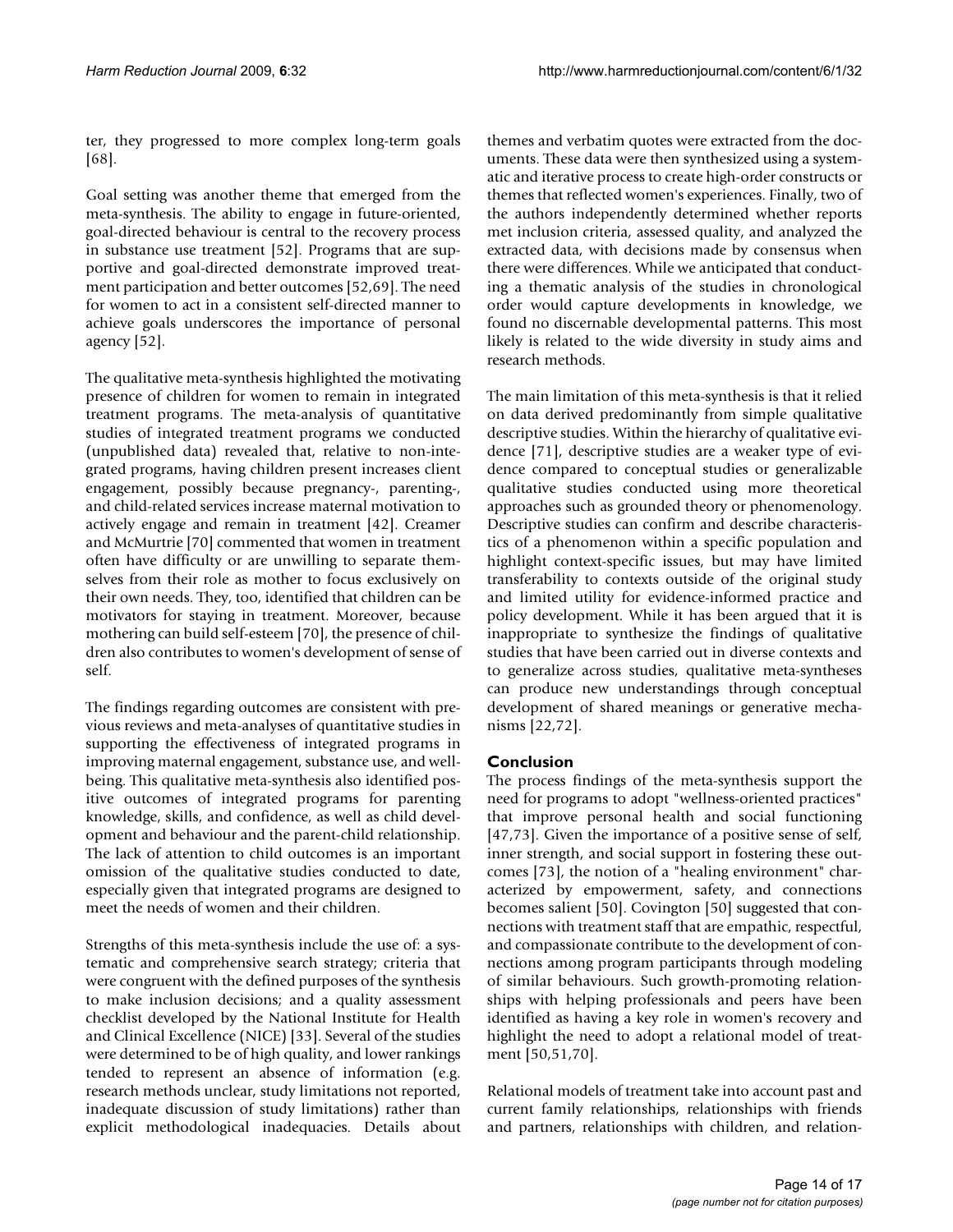ships developed within the treatment context [[50](#page-15-44)[,51](#page-15-45)]. Given women with substance use issues often have experienced multiple "disconnections" in their lives, including neglectful or abusive parenting, failed relationships, and experiences of violence in adulthood, it is important that they are assisted in developing healthy relationships with others [[51](#page-15-45)[,62\]](#page-15-56). In addition to building relational skills, interactions within the group can contribute to the development of a non-addict identity [\[52\]](#page-15-46) and also support transformative learning, which is an effective model for the recovery process [\[74](#page-16-6)].

The phases of transformative learning are congruent with many of the process findings of the qualitative meta-synthesis. An initial step of transformative learning is selfreflection during which an individual tries to make meaning of one's life and experiences [\[74](#page-16-6)]. Involvement with others is essential for learning to continue as "rational discourse" provides opportunity to listen to the opinions and experiences of others, prompting recognition of a shared process of transformation and exploration of options [[74](#page-16-6)]. Acquisition of knowledge and skill to implement plans, planning of a course of action, and trying out new roles are other integral components that lead to action and ultimately maintenance and reintegration phases [[74](#page-16-6)]. Because transformational learning can be painful [[74](#page-16-6)], it is important that it occur in the context of a safe, supportive environment.

Women's relationships with their children need particular attention. Programs should provide support for the parenting role through a number of strategies, including: providing assistance in gaining insight into personal experiences with dysfunctional parenting and their influences on current parenting [[49](#page-15-43)]; education on child behaviour and development [[49\]](#page-15-43); opportunity to discuss the effect of substance use on children [[49\]](#page-15-43); and practice of communication and discipline techniques [\[75](#page-16-7)]. As suggested by this meta-synthesis, having children present in the treatment program is highly motivating, and facilitates the development of parenting skills and the reestablishment of relationships with children. Positive parenting practices and enhanced family relationships influence healthy child outcomes and alter predispositions toward negative behaviours, thereby playing a significant role in breaking the cycle of addiction and dysfunctional parenting [[49](#page-15-43),[75](#page-16-7)[,76](#page-16-8)].

# **Competing interests**

The authors declare that they have no competing interests.

#### **Authors' contributions**

All authors contributed to the original study design. WS and SJ conducted the relevance and quality assessment, extracted data, carried out the thematic analysis, and prepared the draft of the manuscript. All authors read and approved the final manuscript.

#### **Acknowledgements**

This work was funded by the Canadian Institutes of Health Research (CIHR). Dr. Jack was supported by a CIHR New Investigator Personnel Award. Thank you to Ainsley Smith for her assistance with the literature retrieval and preparation of the manuscript.

#### **References**

- <span id="page-14-0"></span>1. Single E, Robson L, Xie XD, Rehm J: **[The economic costs of alco](http://www.ncbi.nlm.nih.gov/entrez/query.fcgi?cmd=Retrieve&db=PubMed&dopt=Abstract&list_uids=9744130)[hol, tobacco and illicit drugs in Canada, 1992.](http://www.ncbi.nlm.nih.gov/entrez/query.fcgi?cmd=Retrieve&db=PubMed&dopt=Abstract&list_uids=9744130)** *Addiction* 1998, **93:**991-1006.
- <span id="page-14-1"></span>2. Single E, Rehm J, Robson L, Van Troung M: **[The relative risks and](http://www.ncbi.nlm.nih.gov/entrez/query.fcgi?cmd=Retrieve&db=PubMed&dopt=Abstract&list_uids=10870494) [etiologic fractions of different causes of death and disease](http://www.ncbi.nlm.nih.gov/entrez/query.fcgi?cmd=Retrieve&db=PubMed&dopt=Abstract&list_uids=10870494) attributable to alcohol, tobacco and illicit drug use in Can[ada.](http://www.ncbi.nlm.nih.gov/entrez/query.fcgi?cmd=Retrieve&db=PubMed&dopt=Abstract&list_uids=10870494)** *CMAJ* 2000, **162:**1669-1675.
- <span id="page-14-2"></span>3. Roe S, Man L: *Drug misuse declared: Findings from the 2005/06 British Crime Survey, Home Office Statistical Bulletin 15/06* London, HMSO; 2006.
- 4. Statistics Canada: *Table 105-1100 Mental health and well-being profile, Canadian Community Health Survey (CCHS), by age group and sex, Canada and provinces, occasional, CANSIM (database)* 2002.
- <span id="page-14-3"></span>5. Substance Abuse and Mental Health Services Administration: *Results from the 2006 National Survey on Drug Use and Health: national findings* 2007 [[http://oas.samhsa.gov/nsduh/2k6nsduh/2k6Results.pdf\]](http://oas.samhsa.gov/nsduh/2k6nsduh/2k6Results.pdf). Office of Applied Studies, NSDUH Series H-32, DHHS Publication No. SMA 07-4293. Rockville, MD
- <span id="page-14-4"></span>6. Simpson M, McNulty J: **[Different needs: women's drug use and](http://www.ncbi.nlm.nih.gov/entrez/query.fcgi?cmd=Retrieve&db=PubMed&dopt=Abstract&list_uids=18155515) [treatment in the UK.](http://www.ncbi.nlm.nih.gov/entrez/query.fcgi?cmd=Retrieve&db=PubMed&dopt=Abstract&list_uids=18155515)** *Int J Drug Policy* 2008, **19:**169-175.
- <span id="page-14-5"></span>7. Castel S, Rush B, Urbanoski K, Toneatto T: **[Overlap of clusters of](http://www.ncbi.nlm.nih.gov/entrez/query.fcgi?cmd=Retrieve&db=PubMed&dopt=Abstract&list_uids=16536662) [psychiatric symptoms among clients of a comprehensive](http://www.ncbi.nlm.nih.gov/entrez/query.fcgi?cmd=Retrieve&db=PubMed&dopt=Abstract&list_uids=16536662) [addiction treatment service.](http://www.ncbi.nlm.nih.gov/entrez/query.fcgi?cmd=Retrieve&db=PubMed&dopt=Abstract&list_uids=16536662)** *Psychol Addict Behav* 2006, **20:**28-35.
- <span id="page-14-6"></span>8. Barnard M, McKeganey N: **[The impact of parental problem drug](http://www.ncbi.nlm.nih.gov/entrez/query.fcgi?cmd=Retrieve&db=PubMed&dopt=Abstract&list_uids=15078229) [use on children: what is the problem and what can be done](http://www.ncbi.nlm.nih.gov/entrez/query.fcgi?cmd=Retrieve&db=PubMed&dopt=Abstract&list_uids=15078229) [to help?](http://www.ncbi.nlm.nih.gov/entrez/query.fcgi?cmd=Retrieve&db=PubMed&dopt=Abstract&list_uids=15078229)** *Addiction* 2004, **99:**552-559.
- <span id="page-14-10"></span>9. Conners NA, Bokony P, Whiteside-Mansell L, Bradley RH, Liu J: **Addressing the treatment needs of children affected by maternal addiction: challenges and solutions.** *Eval Program Plann* 2004, **27:**241-247.
- 10. Covington CY, Nordstrom-Klee B, Ager J, Sokol R, Delaney-Black V: **[Birth to age 7 growth of children prenatally exposed to](http://www.ncbi.nlm.nih.gov/entrez/query.fcgi?cmd=Retrieve&db=PubMed&dopt=Abstract&list_uids=12127894) [drugs.](http://www.ncbi.nlm.nih.gov/entrez/query.fcgi?cmd=Retrieve&db=PubMed&dopt=Abstract&list_uids=12127894)** *Neurotoxicol Teratol* 2002, **24:**489-496.
- <span id="page-14-15"></span><span id="page-14-7"></span>11. Dew PC, Guillory VJ, Okah FA, Cai J, Hoff GL: **[The effect of health](http://www.ncbi.nlm.nih.gov/entrez/query.fcgi?cmd=Retrieve&db=PubMed&dopt=Abstract&list_uids=17136459) [compromising behaviors on preterm births.](http://www.ncbi.nlm.nih.gov/entrez/query.fcgi?cmd=Retrieve&db=PubMed&dopt=Abstract&list_uids=17136459)** *Matern Child Health J* 2007, **11:**227-233.
- <span id="page-14-8"></span>12. Brown VL, Riley MA: **Social support, drug use, and employment among low-income women.** *Am J Drug Alcohol Ab* 2005, **31:**203-223.
- 13. Pirard S, Sharon E, Kang SK, Angarita GA, Gastfriend DR: **Prevalence of physical and sexual abuse among substance abuse patients and impact on treatment outcomes.** *Drug Alcohol Depen* 2005, **78:**57-64.
- <span id="page-14-9"></span>14. Powis B, Gossop M, Bury C, Payne K, Griffiths P: **Drug-using mothers: social, psychological and substance use problems of women opiate users with children.** *Drug Alcohol Rev* 2000, **19:**171-180.
- <span id="page-14-11"></span>15. Ammerman RT, Kolko DJ, Kirisci L, Blackson TC, Dawes MA: **[Child](http://www.ncbi.nlm.nih.gov/entrez/query.fcgi?cmd=Retrieve&db=PubMed&dopt=Abstract&list_uids=10626607) [abuse potential in parents with histories of substance use dis](http://www.ncbi.nlm.nih.gov/entrez/query.fcgi?cmd=Retrieve&db=PubMed&dopt=Abstract&list_uids=10626607)[order.](http://www.ncbi.nlm.nih.gov/entrez/query.fcgi?cmd=Retrieve&db=PubMed&dopt=Abstract&list_uids=10626607)** *Child Abuse Neglect* 1999, **23:**1225-1238.
- 16. Magura S, Laudet AB: **Parental substance abuse and child maltreatment: review and implications for intervention.** *Child Youth Serv Rev* 1996, **18:**193-220.
- <span id="page-14-12"></span>17. Suchman NE, Luthar SS: **[Maternal addiction, child maladjust](http://www.ncbi.nlm.nih.gov/entrez/query.fcgi?cmd=Retrieve&db=PubMed&dopt=Abstract&list_uids=11048359)[ment and socio-demographic risks: implications for parent](http://www.ncbi.nlm.nih.gov/entrez/query.fcgi?cmd=Retrieve&db=PubMed&dopt=Abstract&list_uids=11048359)[ing behaviors.](http://www.ncbi.nlm.nih.gov/entrez/query.fcgi?cmd=Retrieve&db=PubMed&dopt=Abstract&list_uids=11048359)** *Addiction* 2000, **95:**1417-1428.
- <span id="page-14-13"></span>18. Motz M, Leslie M, Pepler DJ, Moore TJ, Freeman PA: **Breaking the Cycle: measures of progress 1995-2005.** *J FAS Int* 2006, **4(Supplement):**1-138.
- <span id="page-14-14"></span>19. Niccols A, Sword W: **"New Choices" for substance-using mothers and their children: preliminary evaluation.** *J Subst Use* 2005, **10:**239-251.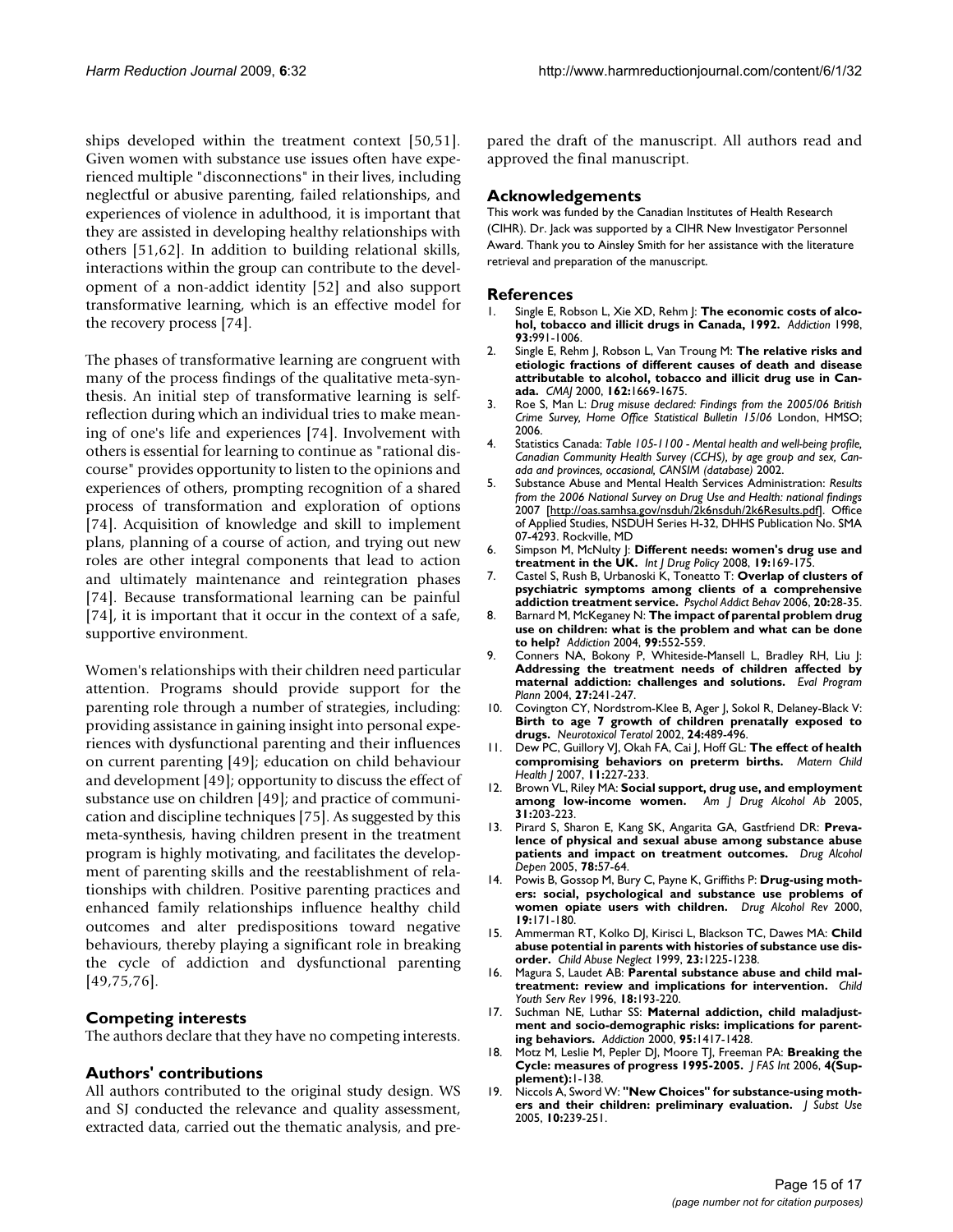- <span id="page-15-23"></span><span id="page-15-22"></span><span id="page-15-0"></span>20. Ashley OS, Marsden ME, Brady TM: **Effectiveness of substance abuse treatment programming for women: a review.** *Am J Drug Alcohol Ab* 2003, **29:**19-53.
- <span id="page-15-35"></span><span id="page-15-24"></span><span id="page-15-1"></span>21. Orwin R, Francisco L, Bernichon T: *Effectiveness of women's substance abuse treatment programs: a meta-analysis* 2001 [[http://](http://www.icpsr.umich.edu/SAMHDA/NTIES/NTIES-PDF/SUMMARIES/21_womens_meta_analysis.pdf) [www.icpsr.umich.edu/SAMHDA/NTIES/NTIES-PDF/SUMMARIES/](http://www.icpsr.umich.edu/SAMHDA/NTIES/NTIES-PDF/SUMMARIES/21_womens_meta_analysis.pdf) 21 womens meta analysis.pdf]. Fairfax, VA, Center for Substance Abuse Treatment
- <span id="page-15-34"></span><span id="page-15-2"></span>22. Campbell R, Pound P, Pope C, Britten N, Pill R, Morgan M, *et al.*: **[Eval](http://www.ncbi.nlm.nih.gov/entrez/query.fcgi?cmd=Retrieve&db=PubMed&dopt=Abstract&list_uids=12560003)[uating meta-ethnography: a synthesis of qualitative research](http://www.ncbi.nlm.nih.gov/entrez/query.fcgi?cmd=Retrieve&db=PubMed&dopt=Abstract&list_uids=12560003) [on lay experiences of diabetes and diabetes care.](http://www.ncbi.nlm.nih.gov/entrez/query.fcgi?cmd=Retrieve&db=PubMed&dopt=Abstract&list_uids=12560003)** *Soc Sci Med* 2003, **56:**671-684.
- <span id="page-15-3"></span>23. Zimmer L: **[Qualitative meta-synthesis: a question of dialogu](http://www.ncbi.nlm.nih.gov/entrez/query.fcgi?cmd=Retrieve&db=PubMed&dopt=Abstract&list_uids=16441536)[ing with text.](http://www.ncbi.nlm.nih.gov/entrez/query.fcgi?cmd=Retrieve&db=PubMed&dopt=Abstract&list_uids=16441536)** *J Adv Nurs* 2006, **53:**311-318.
- <span id="page-15-4"></span>24. Mullen B: *Advanced basic meta-analysis* Hillsdale, NJ: Erlbaum; 1989.
- <span id="page-15-5"></span>25. Rosenthal R: *Meta-analytic procedures for social research* Newbury Park, CA: Sage; 1991.
- <span id="page-15-6"></span>26. Creswell JW: *Qualitative inquiry and research design: choosing among five traditions* Thousand Oaks, CA: Sage Publications; 1998.
- <span id="page-15-7"></span>27. Nardi DA: **Parenting during recovery: an analysis of parenting during the first year in a chemical dependency treatment program.** In *PhD thesis* Loyola University of Chicago; 1994.
- <span id="page-15-19"></span>28. Nardi DA: **Addiction recovery for low-income pregnant and parenting women: a process of becoming.** *Arch Psychiat Nurs* 1998, **17:**161-175.
- <span id="page-15-8"></span>29. Nardi DA: **[Parent-infant interaction during perinatal addic](http://www.ncbi.nlm.nih.gov/entrez/query.fcgi?cmd=Retrieve&db=PubMed&dopt=Abstract&list_uids=7759321)[tion treatment.](http://www.ncbi.nlm.nih.gov/entrez/query.fcgi?cmd=Retrieve&db=PubMed&dopt=Abstract&list_uids=7759321)** *Issues Compr Pediatr Nurs* 1994, **17:**161-175.
- <span id="page-15-9"></span>30. Wong J: **Understanding and utilizing parallel processes of social interaction for attachment-based parenting interventions.** *Clin Soc Work* 2009, **37:**163-174.
- <span id="page-15-29"></span><span id="page-15-10"></span>31. Wong JY: **Social support: a key to positive parenting outcomes for mothers in residential drug treatment with their children.** *J Soc Work Pract Addict* 2006, **6:**113-137.
- <span id="page-15-30"></span><span id="page-15-11"></span>32. Reis S, Hermoni D, Van-Raalte R, Dahan R, Borkan JM: **[Aggregation](http://www.ncbi.nlm.nih.gov/entrez/query.fcgi?cmd=Retrieve&db=PubMed&dopt=Abstract&list_uids=17010557) [of qualitative studies - From theory to practice: patient pri](http://www.ncbi.nlm.nih.gov/entrez/query.fcgi?cmd=Retrieve&db=PubMed&dopt=Abstract&list_uids=17010557)orities and family medicine/general practice evaluations.** *Patient Educ Couns* 2007, **65:**214-222.
- <span id="page-15-27"></span><span id="page-15-12"></span>33. National Institute for Health and Clinical Excellence: *Methodology checklist: qualitative studies* 2007 [\[http://www.nice.org.uk/niceMedia/](http://www.nice.org.uk/niceMedia/pdf/GuidelinesManualAppendixH.pdf) [pdf/GuidelinesManualAppendixH.pdf\]](http://www.nice.org.uk/niceMedia/pdf/GuidelinesManualAppendixH.pdf).
- <span id="page-15-32"></span><span id="page-15-13"></span>34. Bromley H, Dockery G, Fenton C, Nhlema B, Smith H, Tolhurst R, *et al.*: *Criteria for evaluating qualitative studies* Qualitative research and health working group, Liverpool School of Tropical Medicine; 2002.
- <span id="page-15-33"></span><span id="page-15-14"></span>35. National CASP Collaboration for Qualitative Methodologies: *Critical Appraisal Skills Programme (CASP). 10 questions to help you make sense of qualitative research* 2002 [\[http://www.phru.nhs.uk/Doc\\_Links/Qual](http://www.phru.nhs.uk/Doc_Links/Qualitative%20Appraisal%20Tool.pdf) [itative%20Appraisal%20Tool.pdf\]](http://www.phru.nhs.uk/Doc_Links/Qualitative%20Appraisal%20Tool.pdf). Oxford: Public Health Resource Unit
- <span id="page-15-31"></span><span id="page-15-15"></span>36. Atkins S, Lewin S, Smith H, Engel M, Fretheim A, Volmink J: **Conducting a meta-ethnography of qualitative literature: lessons learnt.** *BMC Med Res Methodol* 2009, **8:**21-31.
- <span id="page-15-28"></span><span id="page-15-16"></span>37. Kunkel WC: **What is a mother's lived experience of participation in residential treatment for substance abuse with her children?** In *Master thesis* Trinity Western University; 2002.
- <span id="page-15-17"></span>38. Simpson KD: **Mothers in recovery: Women's perceptions of a parenting program in an outpatient addiction treatment centre.** In *Masters thesis* University of Windsor; 2004.
- <span id="page-15-18"></span>39. Schretzman MK: **Voices of successful women: graduates of a residential treatment program for homeless addicted women with their children.** In *PhD thesis* City University of New York; 1999.
- <span id="page-15-37"></span>40. de Guzman R, Leonard NR, Gwadz MV, Young R, Ritchie AS, Arredondo G, *et al.*: **["I thought there was no hope for me": a behav](http://www.ncbi.nlm.nih.gov/entrez/query.fcgi?cmd=Retrieve&db=PubMed&dopt=Abstract&list_uids=17038756)[ioral intervention for urban mothers with problem drinking.](http://www.ncbi.nlm.nih.gov/entrez/query.fcgi?cmd=Retrieve&db=PubMed&dopt=Abstract&list_uids=17038756)** *Qual Health Res* 2006, **16:**1252-1266.
- <span id="page-15-40"></span>41. Polansky M, Lauterbach W, Litzke C, Coutler B, Sommers L: **A qualitative study of an attachment-based parenting group for mothers with drug addictions: on being and having a mother.** *J Soc Work Pract* 2006, **20:**115-131.
- <span id="page-15-20"></span>42. Sword W, Niccols A, Fan A: **["New Choices" for women with](http://www.ncbi.nlm.nih.gov/entrez/query.fcgi?cmd=Retrieve&db=PubMed&dopt=Abstract&list_uids=15086957) [addictions: perceptions of program participants.](http://www.ncbi.nlm.nih.gov/entrez/query.fcgi?cmd=Retrieve&db=PubMed&dopt=Abstract&list_uids=15086957)** *BMC Public Health* 2004, **4:**.
- <span id="page-15-21"></span>43. Salmon MM, Joseph BM, Saylor CL, Mann RJ: **[Women's perception](http://www.ncbi.nlm.nih.gov/entrez/query.fcgi?cmd=Retrieve&db=PubMed&dopt=Abstract&list_uids=11027893) [of provider, social, and program support in an outpatient](http://www.ncbi.nlm.nih.gov/entrez/query.fcgi?cmd=Retrieve&db=PubMed&dopt=Abstract&list_uids=11027893) [drug treatment program.](http://www.ncbi.nlm.nih.gov/entrez/query.fcgi?cmd=Retrieve&db=PubMed&dopt=Abstract&list_uids=11027893)** *J Subst Abuse Treat* 2000, **19:**239-246.
- <span id="page-15-36"></span><span id="page-15-26"></span><span id="page-15-25"></span>44. Baldwin JH, Rawlings A, Marshall ES, Conger CO, Abbott KA: **[Mom](http://www.ncbi.nlm.nih.gov/entrez/query.fcgi?cmd=Retrieve&db=PubMed&dopt=Abstract&list_uids=10620246) [empowerment, too! \(ME2\): a program for young mothers](http://www.ncbi.nlm.nih.gov/entrez/query.fcgi?cmd=Retrieve&db=PubMed&dopt=Abstract&list_uids=10620246) [involved in substance abuse.](http://www.ncbi.nlm.nih.gov/entrez/query.fcgi?cmd=Retrieve&db=PubMed&dopt=Abstract&list_uids=10620246)** *Public Health Nurs* 1999, **16:**376-383.
- <span id="page-15-38"></span>45. Smith GC, Kohn SJ, Savage-Stevens SE, Finch JJ, Ingate R, Lim YO: **[The](http://www.ncbi.nlm.nih.gov/entrez/query.fcgi?cmd=Retrieve&db=PubMed&dopt=Abstract&list_uids=10961035) [effects of interpersonal and personal agency on perceived](http://www.ncbi.nlm.nih.gov/entrez/query.fcgi?cmd=Retrieve&db=PubMed&dopt=Abstract&list_uids=10961035) [control and psychological well-being in adulthood.](http://www.ncbi.nlm.nih.gov/entrez/query.fcgi?cmd=Retrieve&db=PubMed&dopt=Abstract&list_uids=10961035)** *Gerontologist* 2000, **40:**458-468.
- <span id="page-15-39"></span>Howell EM, Chasnoff IJ: [Perinatal substance abuse treatment:](http://www.ncbi.nlm.nih.gov/entrez/query.fcgi?cmd=Retrieve&db=PubMed&dopt=Abstract&list_uids=10435262) **[findings from focus groups with clients and providers.](http://www.ncbi.nlm.nih.gov/entrez/query.fcgi?cmd=Retrieve&db=PubMed&dopt=Abstract&list_uids=10435262)** *J Subst Abuse Treat* 1999, **17:**139-148.
- <span id="page-15-41"></span>Laudet AB: [The road to recovery: where are we going and how](http://www.ncbi.nlm.nih.gov/entrez/query.fcgi?cmd=Retrieve&db=PubMed&dopt=Abstract&list_uids=19016176) **[do we get there? Empirically driven conclusions and future](http://www.ncbi.nlm.nih.gov/entrez/query.fcgi?cmd=Retrieve&db=PubMed&dopt=Abstract&list_uids=19016176) [directions for service development and research.](http://www.ncbi.nlm.nih.gov/entrez/query.fcgi?cmd=Retrieve&db=PubMed&dopt=Abstract&list_uids=19016176)** *Subst Use Misuse* 2008, **43:**2001-2020.
- <span id="page-15-42"></span>48. Gagne C, White W, Anthony WA: **[Recovery: vision for the fields](http://www.ncbi.nlm.nih.gov/entrez/query.fcgi?cmd=Retrieve&db=PubMed&dopt=Abstract&list_uids=17694713) [of mental health and addictions.](http://www.ncbi.nlm.nih.gov/entrez/query.fcgi?cmd=Retrieve&db=PubMed&dopt=Abstract&list_uids=17694713)** *Psychiatr Rehabil J* 2007, **31:**32-37.
- <span id="page-15-43"></span>49. Coyer SM: **[Mothers recovering from cocaine addiction: fac](http://www.ncbi.nlm.nih.gov/entrez/query.fcgi?cmd=Retrieve&db=PubMed&dopt=Abstract&list_uids=11277164)[tors affecting parenting skills.](http://www.ncbi.nlm.nih.gov/entrez/query.fcgi?cmd=Retrieve&db=PubMed&dopt=Abstract&list_uids=11277164)** *J Obstet Gynecol Neonatal Nurs* 2001, **30:**71-79.
- <span id="page-15-44"></span>50. Covington SS: **Helping women recover: a comprehensive integrated treatment model.** *Alcohol Treat Q* 2000, **18:**99-111.
- <span id="page-15-45"></span>**Finkelstein N: [Treatment issues for alcohol- and drug-depend](http://www.ncbi.nlm.nih.gov/entrez/query.fcgi?cmd=Retrieve&db=PubMed&dopt=Abstract&list_uids=8168782)[ent pregnant and parenting women.](http://www.ncbi.nlm.nih.gov/entrez/query.fcgi?cmd=Retrieve&db=PubMed&dopt=Abstract&list_uids=8168782)** *Health Soc Work* 1994, **19:**7-15.
- <span id="page-15-46"></span>52. Kellogg S, Kreek MJ: **On blending practice and research: the search for commonalities in substance abuse treatment.** *Subst Abuse* 2006, **27:**9-24.
- <span id="page-15-47"></span>53. McIntosh J, McKeganey N: **[Addicts' narratives of recovery from](http://www.ncbi.nlm.nih.gov/entrez/query.fcgi?cmd=Retrieve&db=PubMed&dopt=Abstract&list_uids=10741584) [drug use: constructing a non-addict identity.](http://www.ncbi.nlm.nih.gov/entrez/query.fcgi?cmd=Retrieve&db=PubMed&dopt=Abstract&list_uids=10741584)** *Soc Sci Med* 2000, **50:**1501-1510.
- <span id="page-15-48"></span>54. Dunlap E, Golub A, Johnson BD, Benoit E: **[Normalization of vio](http://www.ncbi.nlm.nih.gov/entrez/query.fcgi?cmd=Retrieve&db=PubMed&dopt=Abstract&list_uids=19266372)[lence: experiences of childhood abuse by inner-city crack](http://www.ncbi.nlm.nih.gov/entrez/query.fcgi?cmd=Retrieve&db=PubMed&dopt=Abstract&list_uids=19266372) [users.](http://www.ncbi.nlm.nih.gov/entrez/query.fcgi?cmd=Retrieve&db=PubMed&dopt=Abstract&list_uids=19266372)** *J Ethn Subst Abuse* 2009, **8:**15-34.
- <span id="page-15-49"></span>55. Sacks JY, McKendrick K, Banks S: **[The impact of early trauma and](http://www.ncbi.nlm.nih.gov/entrez/query.fcgi?cmd=Retrieve&db=PubMed&dopt=Abstract&list_uids=17574799) [abuse on residential substance abuse treatment outcomes](http://www.ncbi.nlm.nih.gov/entrez/query.fcgi?cmd=Retrieve&db=PubMed&dopt=Abstract&list_uids=17574799) [for women.](http://www.ncbi.nlm.nih.gov/entrez/query.fcgi?cmd=Retrieve&db=PubMed&dopt=Abstract&list_uids=17574799)** *J Subst Abuse Treat* 2007, **34:**90-100.
- <span id="page-15-50"></span>56. Velez ML, Jansson LM, Montoya ID, Schweitzer W, Golden A, Svikis D: **[Parenting knowledge among substance abusing women in](http://www.ncbi.nlm.nih.gov/entrez/query.fcgi?cmd=Retrieve&db=PubMed&dopt=Abstract&list_uids=15501374) [treatment.](http://www.ncbi.nlm.nih.gov/entrez/query.fcgi?cmd=Retrieve&db=PubMed&dopt=Abstract&list_uids=15501374)** *J Subst Abuse Treat* 2004, **27:**215-222.
- <span id="page-15-51"></span>57. Majer JM, Jason LA, Olson BD: **[Optimism, abstinence self-effi](http://www.ncbi.nlm.nih.gov/entrez/query.fcgi?cmd=Retrieve&db=PubMed&dopt=Abstract&list_uids=14994954)[cacy, and self-mastery: a comparative analysis of cognitive](http://www.ncbi.nlm.nih.gov/entrez/query.fcgi?cmd=Retrieve&db=PubMed&dopt=Abstract&list_uids=14994954) [resources.](http://www.ncbi.nlm.nih.gov/entrez/query.fcgi?cmd=Retrieve&db=PubMed&dopt=Abstract&list_uids=14994954)** *Assessment* 2004, **11:**57-63.
- <span id="page-15-52"></span>58. United Nations Office on Drugs and Crime: *Substance abuse treatment and care for women: case studies and lessons learned* 2004 [\[http://](http://www.unodc.org/pdf/report_2004-08-30_1.pdf) [www.unodc.org/pdf/report\\_2004-08-30\\_1.pdf\]](http://www.unodc.org/pdf/report_2004-08-30_1.pdf). New York, United Nations
- <span id="page-15-53"></span>59. Cleck JN, Blendy JA: **[Making a bad thing worse: adverse effects](http://www.ncbi.nlm.nih.gov/entrez/query.fcgi?cmd=Retrieve&db=PubMed&dopt=Abstract&list_uids=18246196) [of stress on drug addiction.](http://www.ncbi.nlm.nih.gov/entrez/query.fcgi?cmd=Retrieve&db=PubMed&dopt=Abstract&list_uids=18246196)** *J Clin Investig* 2008, **118:**454-461.
- <span id="page-15-54"></span>60. Panchanadeswaran S, El-Bassel N, Gilbert L, Wu E, Chang M: **[An](http://www.ncbi.nlm.nih.gov/entrez/query.fcgi?cmd=Retrieve&db=PubMed&dopt=Abstract&list_uids=18215763) [examination of the perceived social support levels of women](http://www.ncbi.nlm.nih.gov/entrez/query.fcgi?cmd=Retrieve&db=PubMed&dopt=Abstract&list_uids=18215763) in methadone maintenance treatment programs who expe[rience various forms of intimate partner violence.](http://www.ncbi.nlm.nih.gov/entrez/query.fcgi?cmd=Retrieve&db=PubMed&dopt=Abstract&list_uids=18215763)** *Womens Health Issues* 2008, **18:**35-43.
- <span id="page-15-55"></span>61. Laudet AB, Savage R, Mahmood D: **[Pathways to long-term recov](http://www.ncbi.nlm.nih.gov/entrez/query.fcgi?cmd=Retrieve&db=PubMed&dopt=Abstract&list_uids=12422942)[ery: a preliminary investigation.](http://www.ncbi.nlm.nih.gov/entrez/query.fcgi?cmd=Retrieve&db=PubMed&dopt=Abstract&list_uids=12422942)** *Journal of Psychoactive Drugs* 2002, **34:**305-311.
- <span id="page-15-56"></span>62. Zelvin S: **Applying relational theory to the treatment of women's addictions.** *Affilia* 1999, **14:**9-23.
- <span id="page-15-57"></span>63. Tucker JS, D'Amico EJ, Wenzel SL, Golinelli D, Elliott MN, Williamson S: **[A prospective study of risk and protective factors for sub](http://www.ncbi.nlm.nih.gov/entrez/query.fcgi?cmd=Retrieve&db=PubMed&dopt=Abstract&list_uids=16157229)[stance use among impoverished women living in temporary](http://www.ncbi.nlm.nih.gov/entrez/query.fcgi?cmd=Retrieve&db=PubMed&dopt=Abstract&list_uids=16157229) [shelter settings in Los Angeles County.](http://www.ncbi.nlm.nih.gov/entrez/query.fcgi?cmd=Retrieve&db=PubMed&dopt=Abstract&list_uids=16157229)** *Drug Alcohol Depend* 2005, **80:**35-43.
- <span id="page-15-58"></span>64. Falkin GP, Strauss SM: **Social supporters and drug use enablers: a dilemma for women in recovery.** *Addict Beh* 2002, **28:**141-155.
- <span id="page-15-59"></span>65. Broome KM, Flynn PM, Knight DK, Simpson D: **Program structure, staff perceptions, and client engagement in treatment.** *J Subst Abuse Treat* 2009, **33:**149-158.
- <span id="page-15-60"></span>66. Simpson D, Rowan-Szal GA, Joe GW, Best D, Day E, Campbell A: **[Relating counselor attributes to client engagement in Eng](http://www.ncbi.nlm.nih.gov/entrez/query.fcgi?cmd=Retrieve&db=PubMed&dopt=Abstract&list_uids=18835675)[land.](http://www.ncbi.nlm.nih.gov/entrez/query.fcgi?cmd=Retrieve&db=PubMed&dopt=Abstract&list_uids=18835675)** *J Subst Abuse Treat* 2009, **36:**313-320.
- <span id="page-15-61"></span>67. Millar GM, Stermac L: **[Substance abuse and childhood maltreat](http://www.ncbi.nlm.nih.gov/entrez/query.fcgi?cmd=Retrieve&db=PubMed&dopt=Abstract&list_uids=10963929)[ment: conceptualizing the recovery process.](http://www.ncbi.nlm.nih.gov/entrez/query.fcgi?cmd=Retrieve&db=PubMed&dopt=Abstract&list_uids=10963929)** *J Subst Abuse Treat* 2000, **19:**175-182.